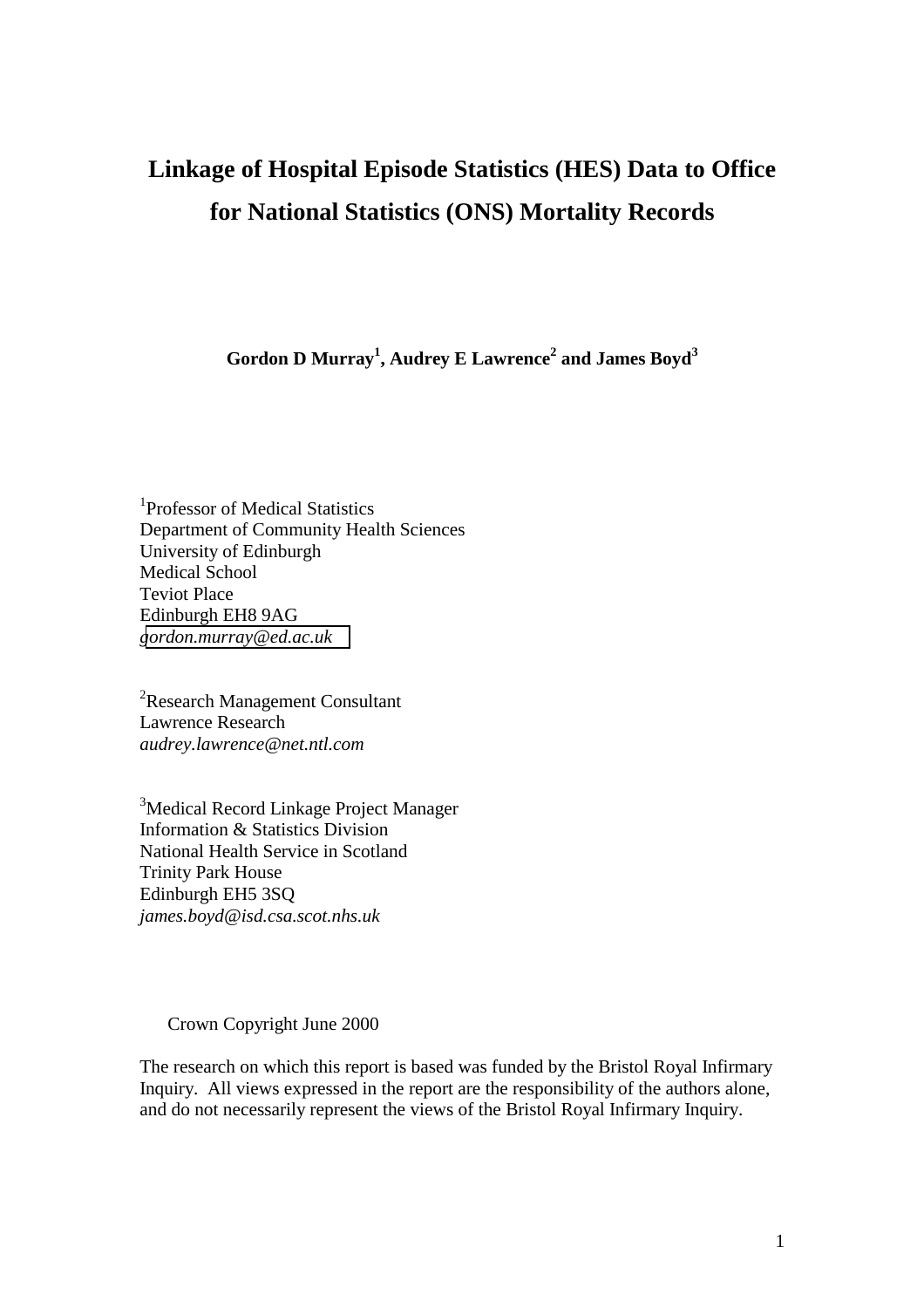# **Table of Contents**

|    |     | <b>Executive Summary</b>          | $\overline{\mathbf{3}}$ |
|----|-----|-----------------------------------|-------------------------|
|    |     | <b>List of Abbreviations</b>      | 5                       |
| 1. |     | <b>Introduction</b>               |                         |
|    | 1.1 | <b>Background</b>                 | 6                       |
|    | 1.2 | <b>ONS Registration of Deaths</b> | 7                       |
| 2. |     | <b>Aims of the Exercise</b>       | 8                       |
| 3. |     | <b>Scope of the Exercise</b>      | 8                       |
| 4. |     | <b>Methods</b>                    |                         |
|    | 4.1 | <b>Data Requested</b>             | $\boldsymbol{9}$        |
|    | 4.2 | <b>Data Checking</b>              | 10                      |
|    | 4.3 | Data Linkage                      | 10                      |
|    | 4.4 | <b>Statistical Methods</b>        | 11                      |
| 5. |     | <b>Results</b>                    |                         |
|    | 5.1 | <b>Data Received</b>              | 11                      |
|    | 5.2 | <b>Data Quality</b>               | 12                      |
|    | 5.3 | <b>ISD Linkage</b>                | 14                      |
|    | 5.4 | <b>Manual Linkage</b>             | 15                      |
|    | 5.5 | <b>Comparison with UKCSR Data</b> | 16                      |
| 6. |     | <b>Discussion</b>                 | 17                      |
|    |     | <b>References</b>                 | 20                      |
|    |     | <b>Acknowledgements</b>           | 21                      |
|    |     | <b>Tables</b>                     | 22                      |

 **Page**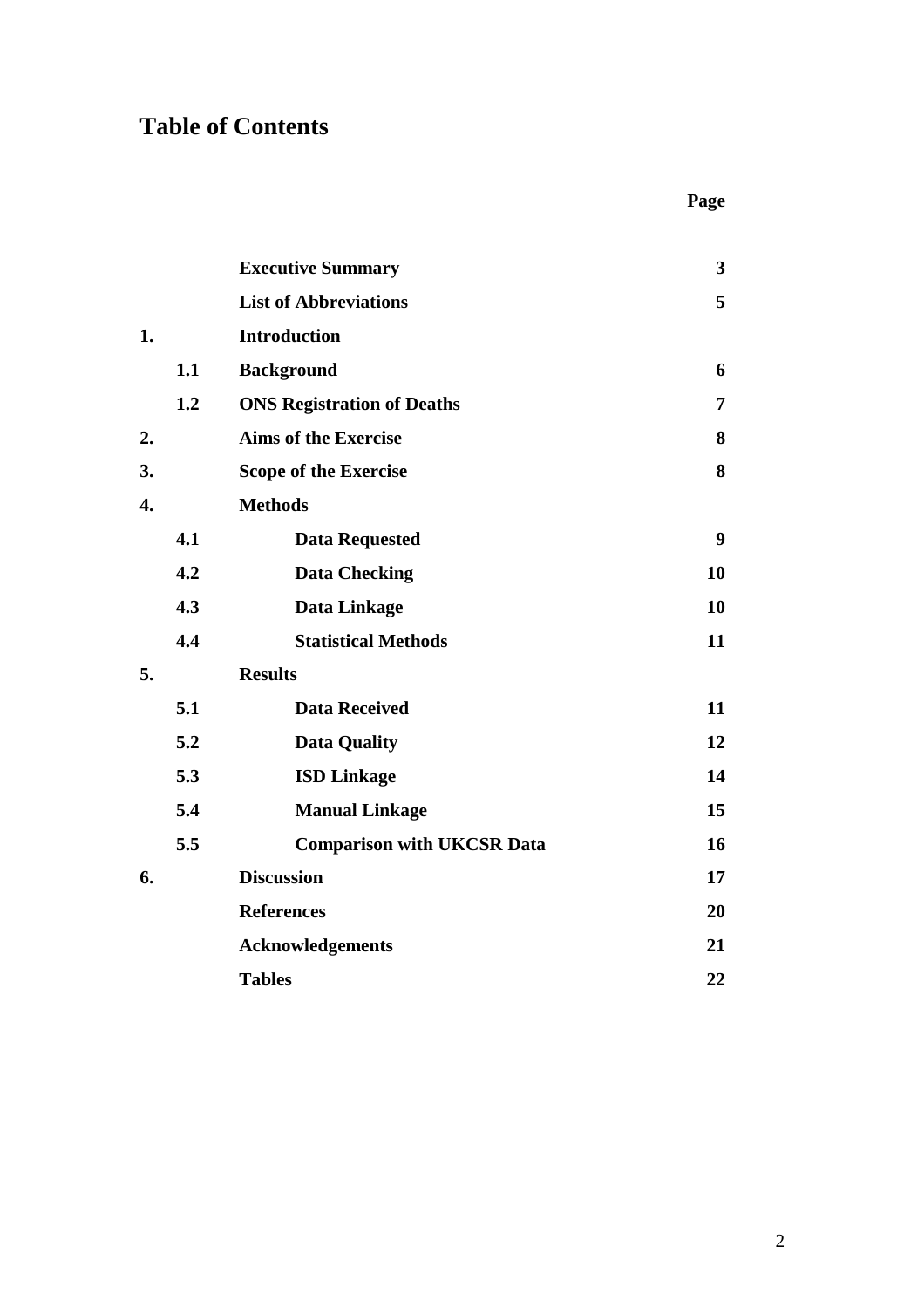# **Executive Summary**

This report describes work undertaken to evaluate the extent to which deaths recorded within the Hospital Episode Statistics (HES) system can be regarded as providing a reliable surrogate for 30-day mortality in the context of paediatric cardiac surgery during the period 1991 to 1995. This is important because evidence submitted to the Inquiry has suggested that HES data could substantially under-estimate 30-day mortality. If this were so, and if there was substantial variation from centre to centre in the reliability of the mortality data, then this could introduce an important bias into the comparative statistical analyses which have been presented to the Inquiry.

The reliability of the reporting of mortality within HES was assessed by linking the HES records to national mortality records collected by the Office for National Statistics (ONS). The methodology was based on the system which has been used for many years in Scotland to link the Scottish equivalent of the HES data (the Scottish Morbidity Records) to national mortality records.

The linkage exercise was highly successful. The results indicate that HES reliably records in-hospital deaths, but that a substantial number of deaths occur after discharge from hospital but within 30 days of the primary surgical procedure. As would be expected, the majority of these post-discharge deaths are not recorded within HES. Overall it is estimated that 8.4% of 30-day deaths are not recorded within HES, with this figure ranging amongst the Inquiry centres from 3% to 19%. The corresponding estimate in the subgroup of children aged under one year and undergoing open surgical procedures is 5.2% with a range from 0% to 12%. Missed links between the HES and ONS records mean that these figures will under-estimate the true proportion of 30-day deaths which are not recorded within HES.

The implications of these findings for the interpretation of the statistical results already presented to the Inquiry will be discussed in a document being prepared by the Inquiry's statistical analysts, under the leadership of Dr David Spiegelhalter.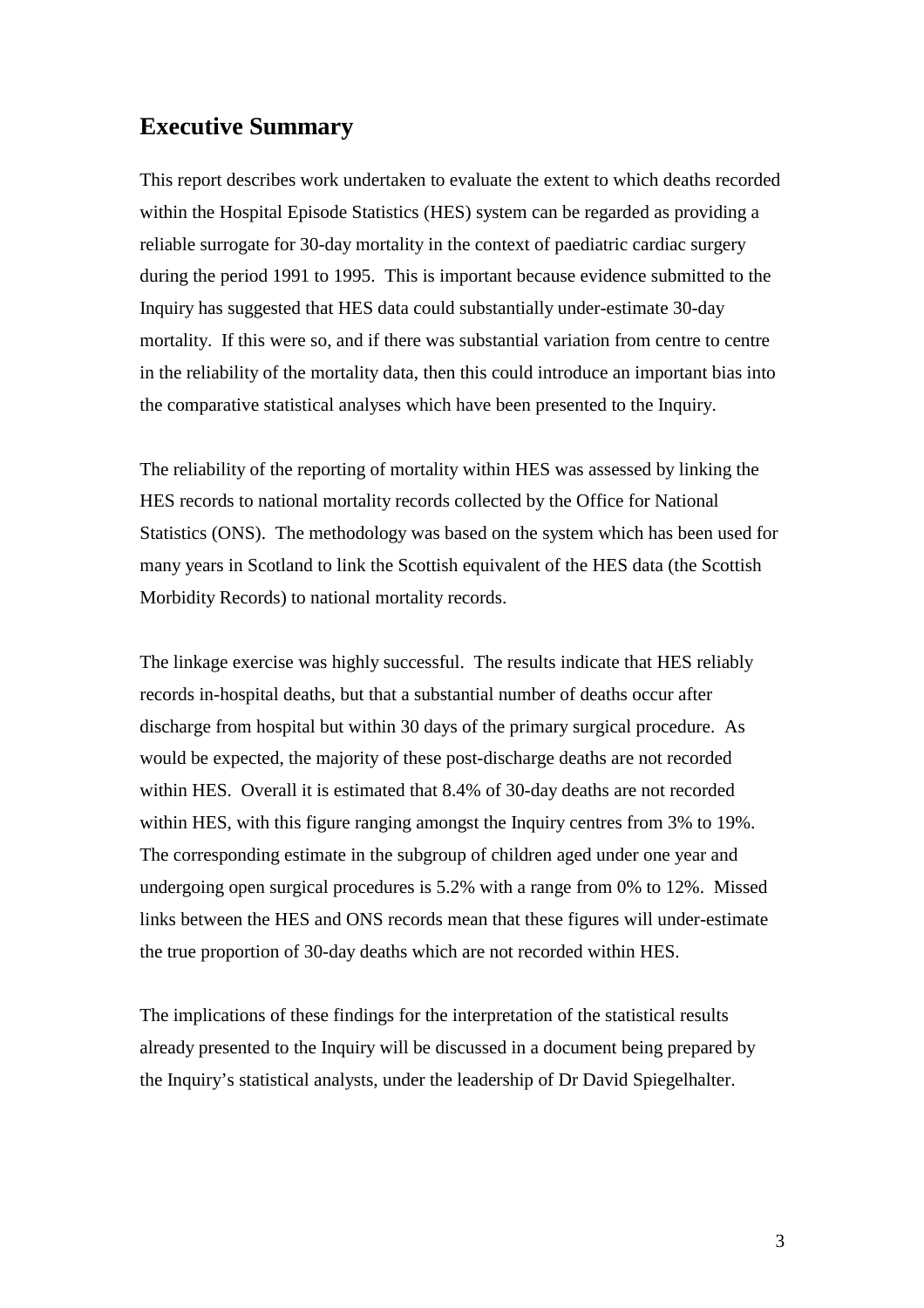The exercise illustrates the feasibility of linking HES data to national mortality records. We believe that this should become routine practice within the Health Service in England and Wales, just as it has become routine practice within the NHS in Scotland. This requires difficult issues relating to data privacy to be addressed.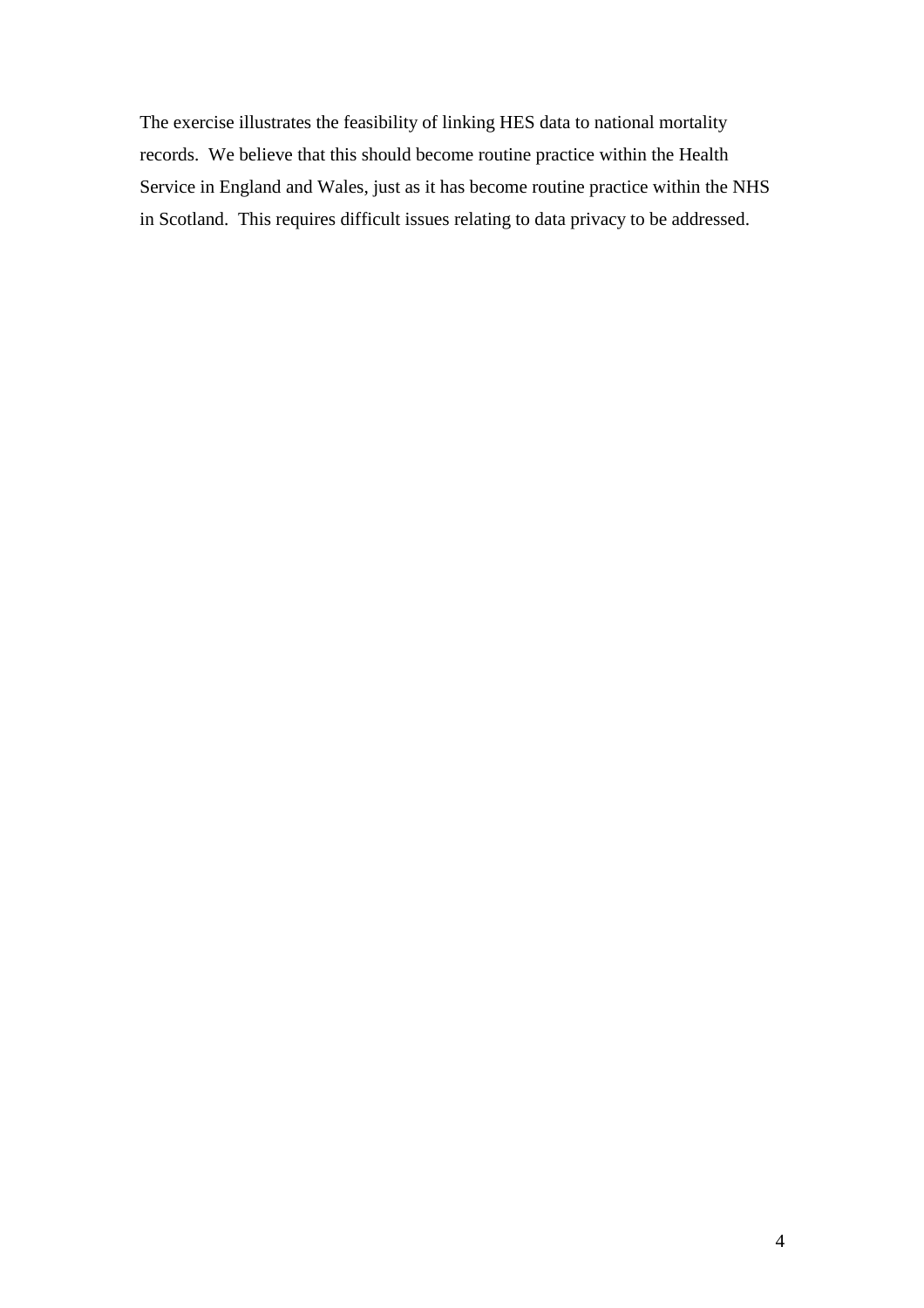# **List of Abbreviations**

| <b>HES</b>   | <b>Hospital Episode Statistics</b>                         |
|--------------|------------------------------------------------------------|
| <b>ISD</b>   | Information & Statistics Division (of the NHS in Scotland) |
| <b>NHS</b>   | <b>National Health Service</b>                             |
| <b>ONS</b>   | <b>Office for National Statistics</b>                      |
| <b>OPCS</b>  | <b>Office of Population Censuses and Surveys</b>           |
| <b>UKCSR</b> | United Kingdom Cardiac Surgical Register                   |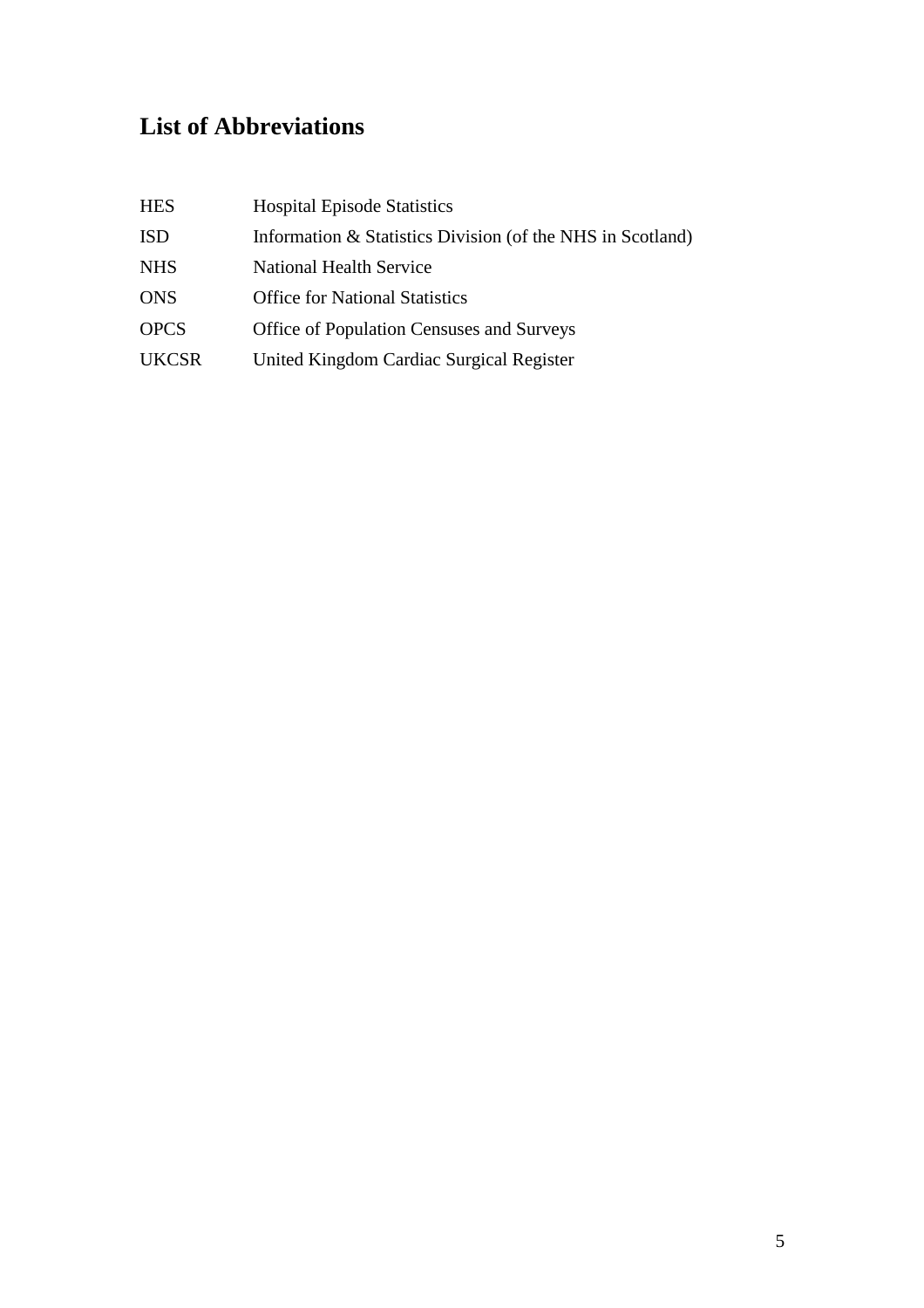# **1. Introduction**

### **1.1 Background**

1.1.1 A major point to arise from the statistical evidence presented to the Bristol Royal Infirmary Inquiry on  $3<sup>rd</sup>$  November 1999 is that there are no procedures in place to ensure systematic follow-up of patients following surgery to determine and record their vital status (1). In particular, the data on 30-day mortality which were the basis for the majority of the formal analyses could miss deaths occurring between discharge and 30 days. There is potential for the reliability of the mortality data to vary from centre to centre, which could generate a bias in the comparative analyses. These issues were further highlighted in a review commissioned by the Inquiry of data collection practices for the national register compiled by the Society of Cardiothoracic Surgeons of Great Britain and Ireland (The United Kingdom Cardiac Surgical Register, UKCSR) (2).

1.1.2 The UKCSR data are compiled at an aggregate level, but the Hospital Episode Statistics (HES) database, analysed by Dr Aylin and colleagues (3), records data on individual children. Given that there is a legal requirement to register all deaths, there is clearly potential to attempt to evaluate the reliability of the reporting of death through the HES system by linking relevant HES records to the central Office for National Statistics (ONS) mortality records.

1.1.3 There is extensive experience within the National Health Service in Scotland of record linkage using the Scottish equivalent of the HES data (Scottish Morbidity Records) and the corresponding national mortality records (4). This has been used, for example, as the basis for audit reports (5), epidemiological studies (6), and as a validation tool in randomised clinical trials (7). To our knowledge, there have been no such comprehensive attempts to link HES data to ONS mortality records.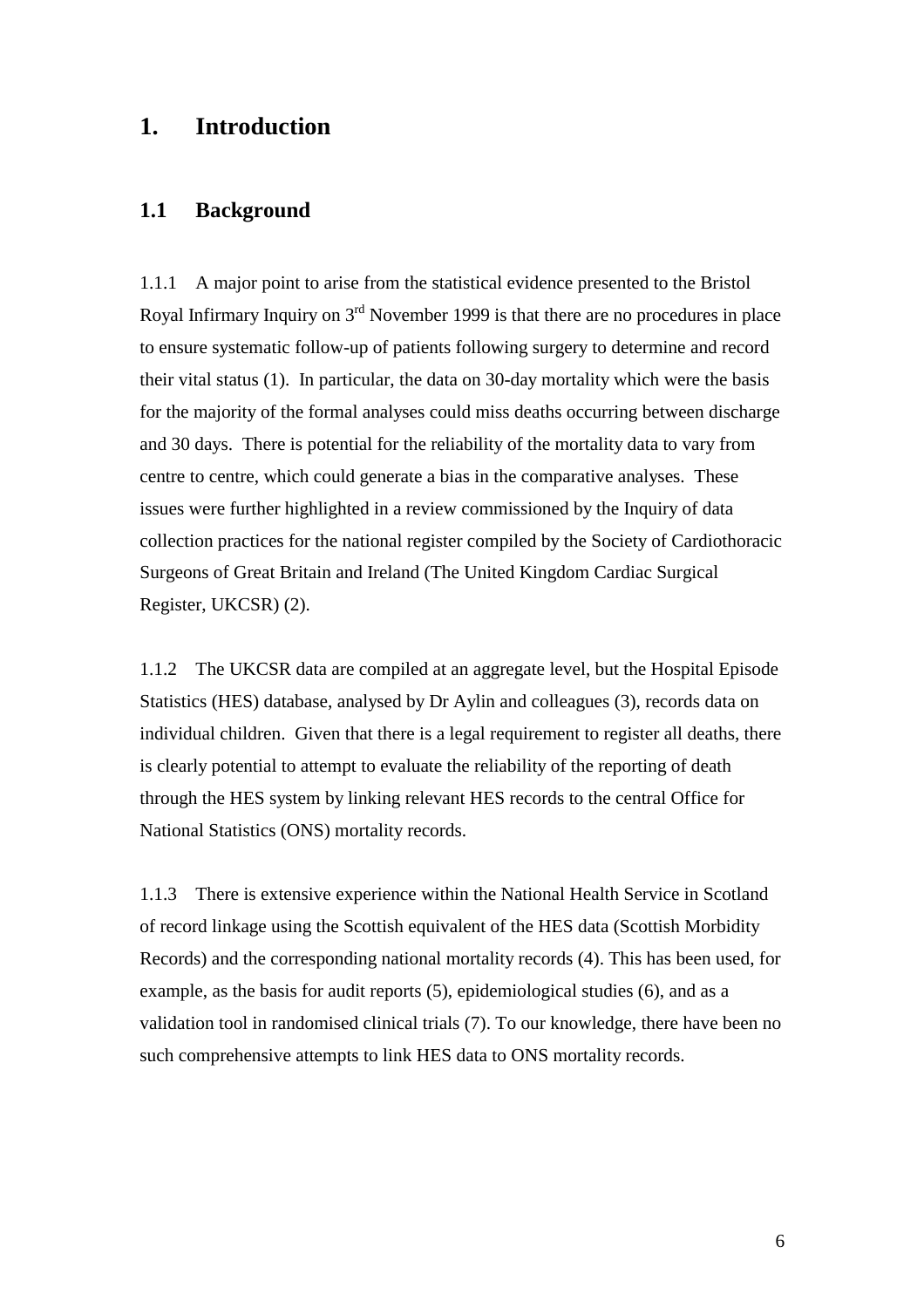### **1.2 ONS Registration of Deaths**

1.2.1 The Office for National Statistics (ONS) was formed on 1<sup>st</sup> April 1996, bringing together the Office of Population Censuses and Surveys (OPCS) and the Central Statistical Office. The procedures for registering deaths, including the procedures in place during the Inquiry period which pre-dates the formation of the ONS, are described in 'Mortality statistics: Childhood, infant and perinatal' (8). When a death occurs, the attending doctor is required to complete a certificate of cause of death to be taken to the local registrar of births and deaths. The person delivering the doctor's certificate to the registrar, known as the informant, is often a relative of the deceased. The particulars to be registered concerning a death are set out in the Births and Deaths Registration Act 1953, and include the date and place of death, and the deceased's sex, date of birth and usual place of residence. Deaths of persons whose usual residence is outside England and Wales are included in the registration system if the death takes place in England or Wales. Extensive checks are performed to ensure the completeness of coverage of the registration of deaths (8).

1.2.2 The data relating to cause of death are less robust. 'A variety of studies have looked at the quality of information on death certificates, in particular the details on cause of death. With many thousands of doctors writing certificates, and with the variation in their training, habits and knowledge, the quality will inevitably be inconsistent' (8).

1.2.3 The procedures for managing the registration data changed substantially in 1993, with the redevelopment of OPCS collection and processing systems (9). Changes included the computerisation of registration, with most local offices entering data on microcomputers and supplying data to ONS on floppy disk. Procedures were also introduced to automate the coding of cause of death.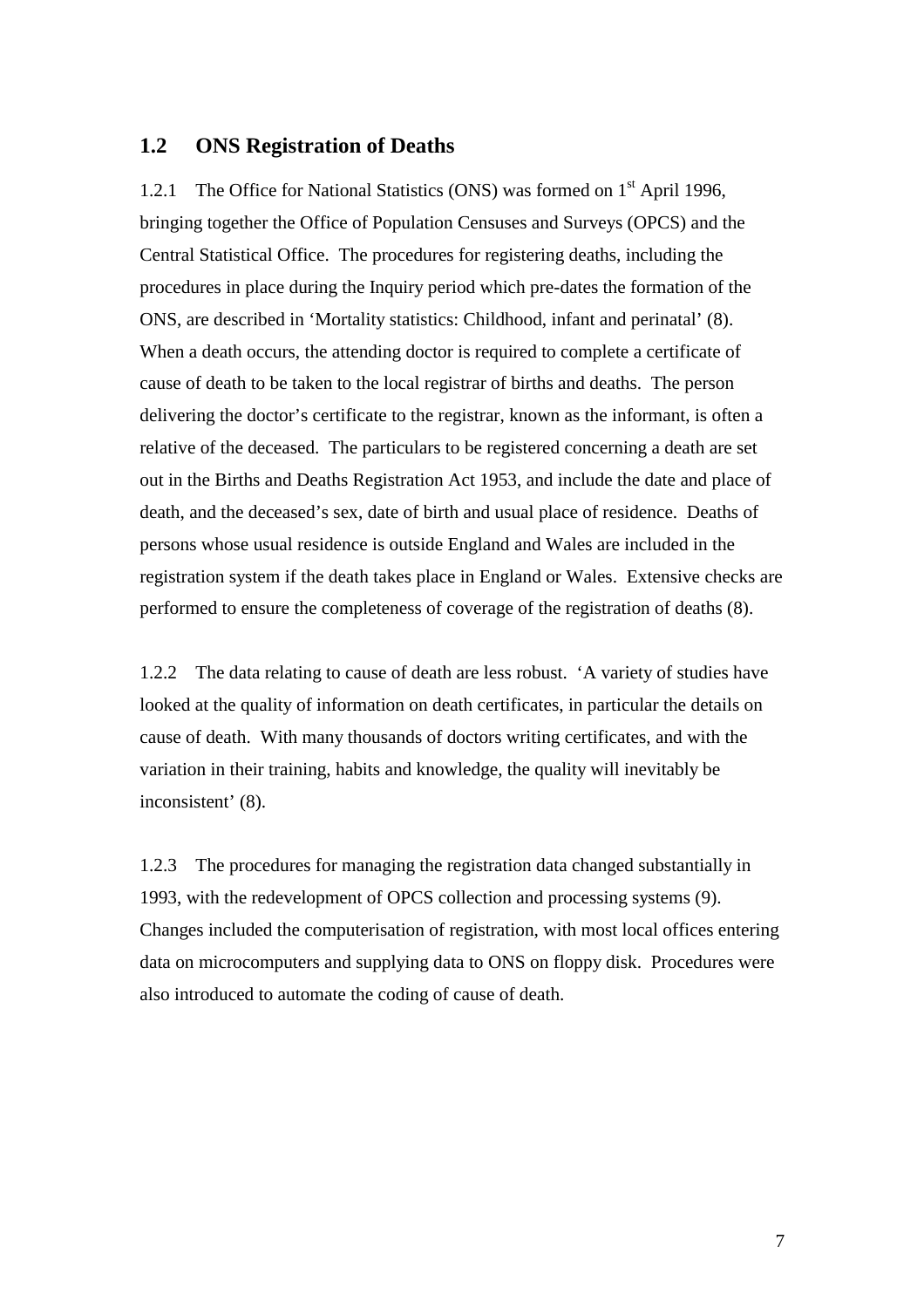# **2. Aims of the Exercise**

- 2.1 The main aims were twofold:
- $\blacktriangleright$  to evaluate the reliability with which HES captures in-hospital mortality following paediatric cardiac surgery;
- $\blacktriangleright$  to estimate the number of deaths occurring after discharge from hospital but still within 30 days of the primary surgical procedure.

2.2 Differences between centres, and according to the age of the child and the type of surgical procedure were to be explored. Discrepancies between discharge method, discharge destination, date of discharge and date of death were also to be explored.

2.3 The linked HES/ONS data set also provided the opportunity to investigate concerns raised by Lawrence and Murray (2) over the completeness of the reporting of mortality in the UKCSR. This was not an initial aim of the linkage exercise, but this report presents data relating to this issue.

# **3. Scope of the Exercise**

3.1 The analysis was based on the spells of linked episodes identified in the analyses reported previously by Aylin et al (3). Data were provided for Epoch 3,  $1<sup>st</sup>$  April 1991 to 31<sup>st</sup> March 1995.

3.2 Extracts of all ONS mortality records for England and Wales with dates of birth from  $1<sup>st</sup>$  January 1975 to  $31<sup>st</sup>$  December 1995 and with dates of death from  $1<sup>st</sup>$ January 1991 onwards were provided. This covers any children who were operated upon during Epoch 3, assuming that there are no errors in dates of birth or dates of death in the ONS data.

3.3 Data linkage was attempted using the patient's date of birth, sex and postcode.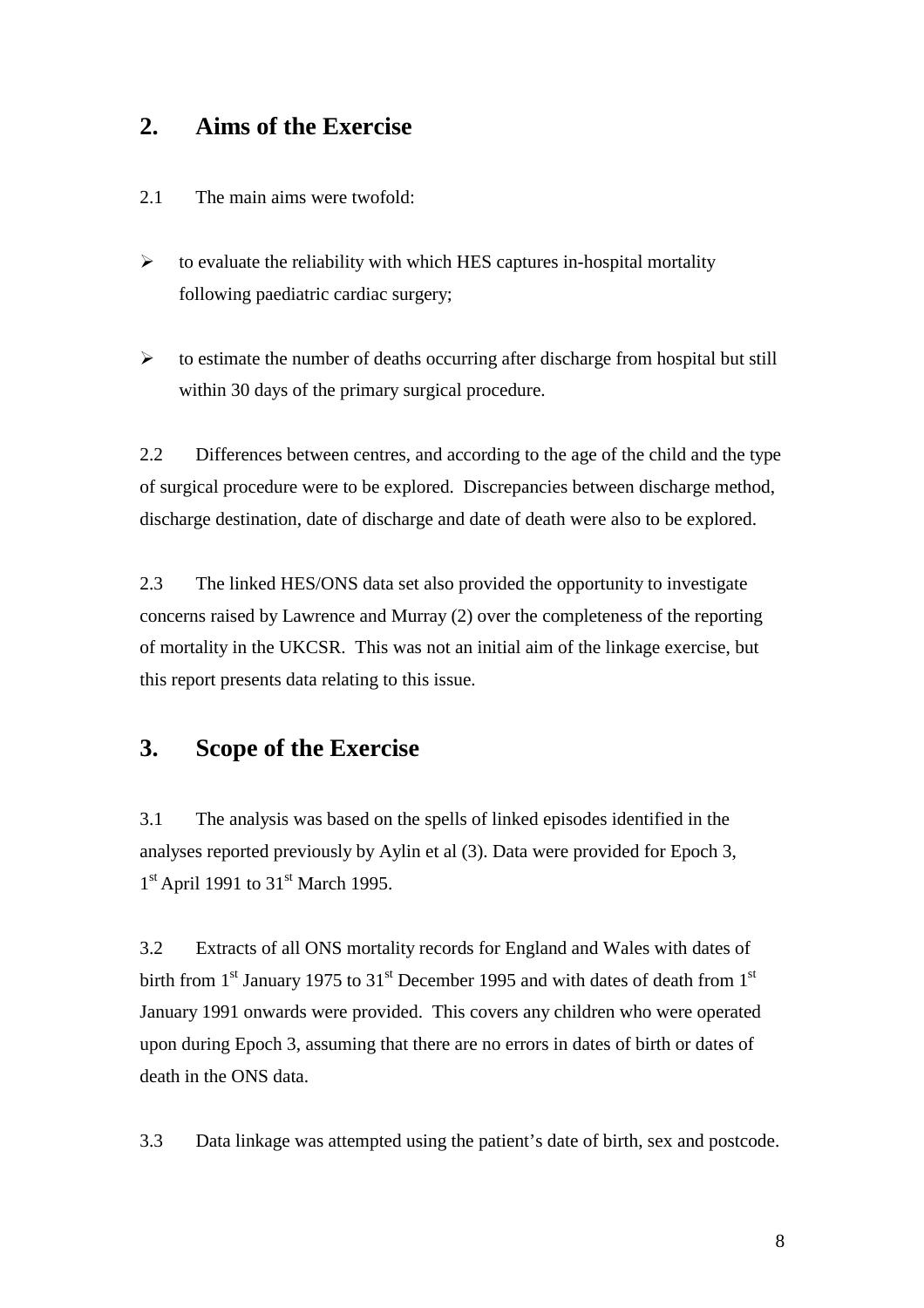# **4. Methods**

# **4.1 Data Requested**

4.1.1 The mortality records were requested directly from the Office for National Statistics, and were supplied once an appropriate confidentiality declaration had been signed. The HES data were supplied through the Imperial College School of Medicine, and were supplied in the format of spells of linked episodes, as described in the report of Aylin et al (3). Release of these data required a formal application to the Department of Health, and was only possible after detailed scrutiny by the NHS Security and Confidentiality Advisory Group and subsequent discussion with the Department of Health. The application process was facilitated by the Inquiry Secretariat.

4.1.2 The time windows, etc, are specified above. The following fields were requested:

### **HES:**

Provider (i.e. hospital) Date of Birth Sex Postcode Date of Admission Date of Primary Procedure OPCS 4 code for primary procedure Consensus Group (see Aylin at al (3)) Open/Closed (see Aylin at al (3)) Date of Discharge Mode of Discharge Discharge Destination Date of Death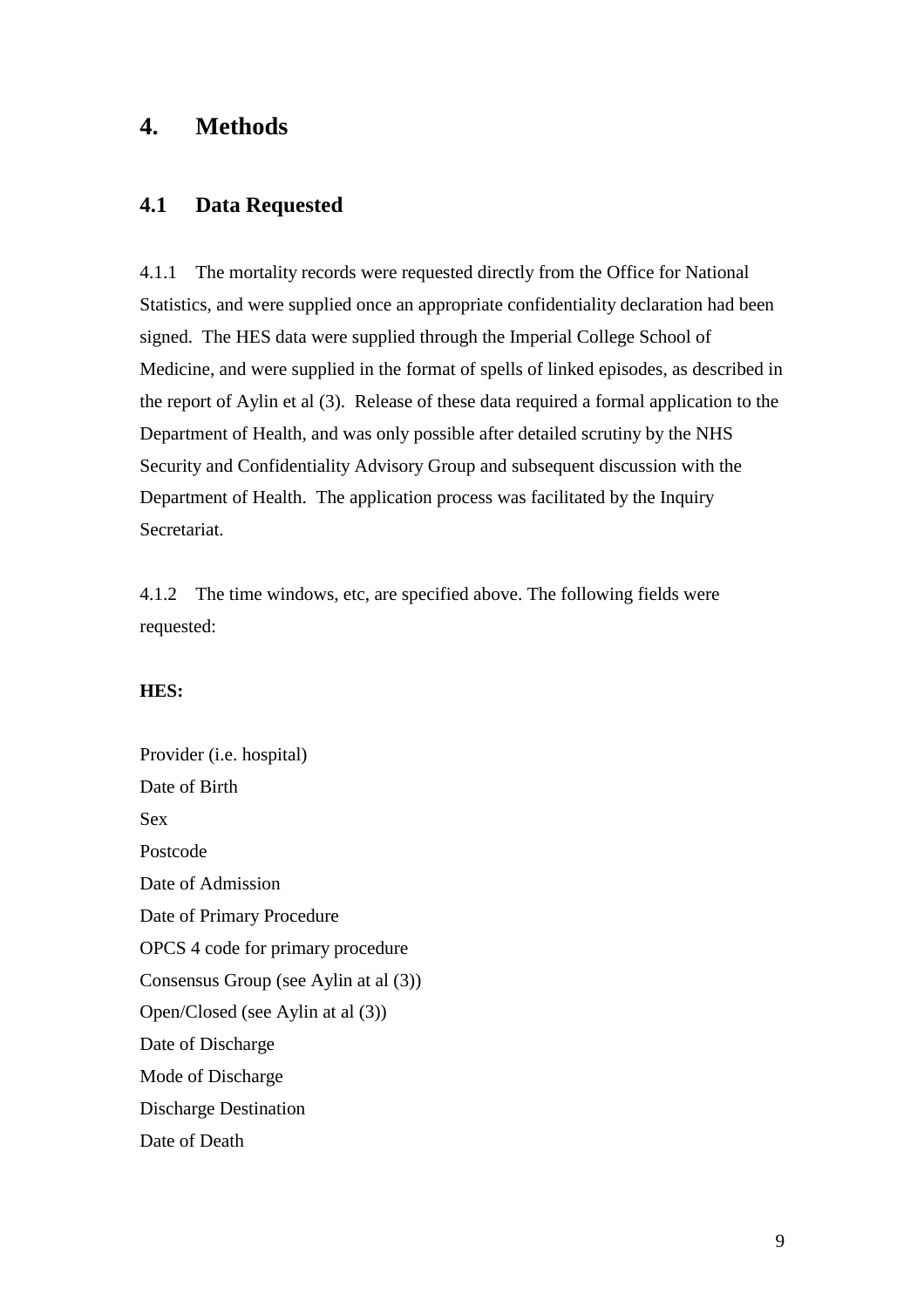#### **ONS:**

Date of Birth Sex Postcode Date of Death Cause of Death

# **4.2 Data Checking**

4.2.1 Extensive checks were run to assess the quality of the data. In general any problems identified were documented but the data were not edited. The one exception was with the postcode data, where the number of spaces between the two parts of the postcode was not consistent. The postcodes were edited to a consistent format to allow record linkage on the basis of the postcode.

# **4.3 Data Linkage**

4.3.1 The data linkage performed by the Information & Statistics Division of the National Health Service in Scotland (ISD) was based on date of birth, sex and postcode, but also took account of HES dates of discharge which corresponded closely to ONS dates of death. The analysis used the technique of probability matching (10). Probability matching translates the level of agreement and disagreement between each item of identifying information on two records – for example both records might have a postcode district of TW12 or there might be a discrepancy of exactly one year in the date of birth – into a mathematical score or probability weight, which can be aggregated across all items to produce a measure of the likelihood that the two records belong to the same individual. In the experience of ISD the method of probability matching is estimated to be 13-14% more accurate than 'exact matching'.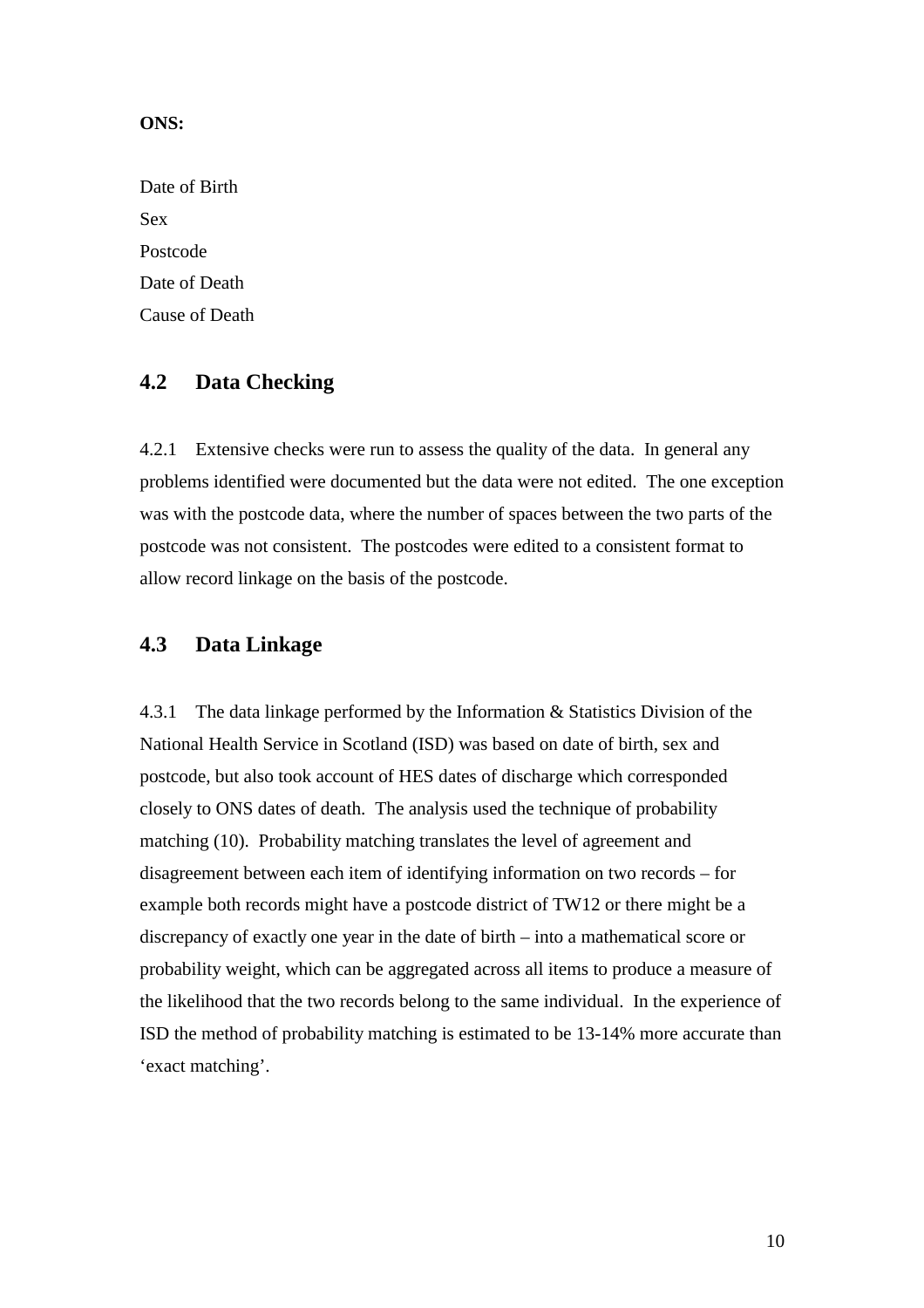4.3.2 Postcode weights were derived from the NHS Postcode Directory (standard full version) supplied by ONS. Weights were calculated for area (2 characters), area and district (4 characters), area, district and sector (5 characters), area, district, sector and first character of unit (6 characters) and full postcode (7 characters). 'ZZ' postcodes were weighted only at the area level (2 characters).

4.3.3 It had originally been the intention to augment the linkage exercise for the Bristol data alone by using a variety of the local sources describing surgical activity and outcome there during the Inquiry period. This might have helped to resolve problems where, for example, there was a death reported by HES but with no obviously matching record from ONS. However, the results of the ISD linkage were so successful that it was not thought that such augmentation would 'add value' to the analysis.

# **4.4 Statistical Methods**

4.4.1 The presentation of the results is purely descriptive.

# **5. Results**

# **5.1 Data Received**

5.1.1 HES: A file containing 11,952 records was received from Imperial College School of Medicine. Each record corresponded to a spell of linked episodes, as described in Aylin et al  $(3)$ . The admission dates covered the interval  $1<sup>st</sup>$  April 1991 to 31st March 1995, 'Epoch 3' of the Inquiry period. Many children had multiple spells over this period, and the 11,952 spells related to a total of 11,022 children. The fields included in the extracted file are set out in Table 1.

5.1.2 ONS: The mortality data were supplied by the Office for National Statistics. A total of 49,679 death records were supplied in three separate files, the files reflecting changes over time in the way in which data on cause of death were recorded. The structure of the three files is set out in Tables 2a to 2c.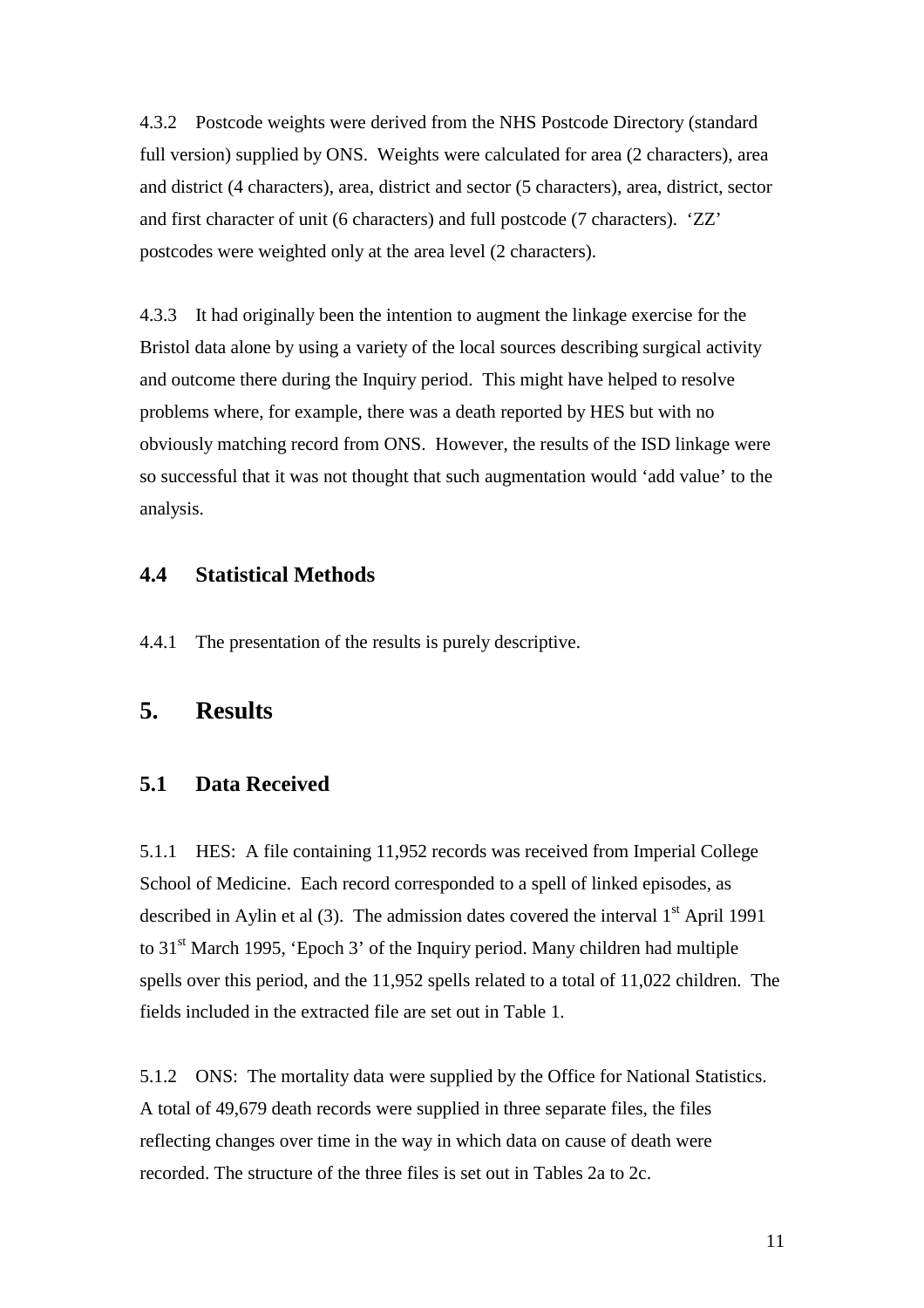5.1.3 File AL359192 contained 14,111 records for deaths recorded in 1991 and 1992 (Table 2a). File AL359399 contained 27,243 records for deaths in children aged over 28 days recorded from 1993 to 1999 (Table 2b). File AL035NEO contained 8,325 records for neo-natal deaths registered from 1993 to 1999 (Table 2c).

# **5.2 Data Quality**

#### **5.2.1 HES**

5.2.1.1 Table 3 summarises the results of a detailed check of the completeness of the HES data and its compliance with valid codes and ranges. From the point of view of the linkage exercise, the main causes of concern were problems with the postcode data and missing or invalid dates of surgery and discharge. 777 records had postcodes starting with 'ZZ' which appear to have been used for patients from overseas, and 231 records contained invalid postcodes. 411 records had no date of discharge recorded, and a number of date fields included what appear to be 'dummy' dates of  $31<sup>st</sup>$  December 1899 and  $15<sup>th</sup>$  October 1982.

5.2.1.2 As well as the range and completeness checks, a number of logical checks were run to examine consistency between fields. It was found that 17 records matched another record on all variables other than 'SPELL', and 26 records matched another record on patient number, date of birth and date of admission.

5.2.1.3 There were 131 records where the dates of birth, admission, primary procedure and discharge were not in a logical order (e.g. there were 99 records where the date of the primary procedure is before the date of birth). A large proportion of these inconsistencies arose from the use of 'dummy' dates of 31st December 1899 and 15th October 1982.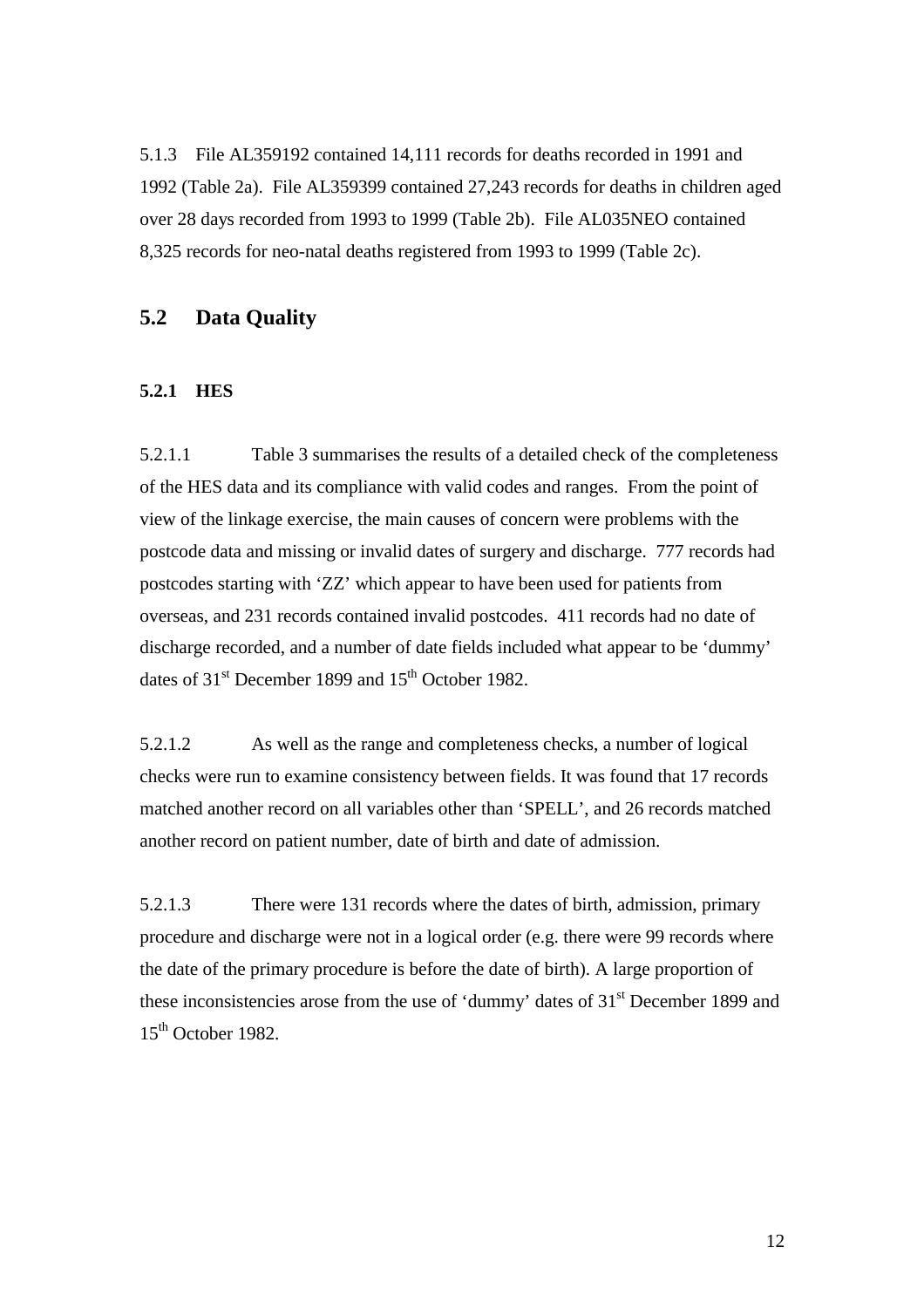5.2.1.4 There were gross inconsistencies between method of discharge, discharge destination and the derived outcome variable. It was subsequently clarified that the derived outcome variable was based on information from each episode in a spell, whereas the method of discharge and discharge destination only related to one of the episodes. It would be useful to go back to the original data on episodes and explore the inconsistencies between method of discharge and discharge destination. This point is raised again later in the Results section. The derived outcome variable has been used in all analyses presented in this report.

#### **5.2.2 ONS**

5.2.2.1 Over the three files, there were 645 records with no postcode recorded, and 272 records with a 'ZZ' postcode. Fifteen records had a Scottish postcode. 96 records have '00' entered for day of birth and 25 have this blank. 79 records had '00' entered for month of birth and 20 had this blank. 39 records had '00' entered for day of death and 38 records had '00' entered for month of death.

5.2.2.2 In addition to the above range and completeness checks, a series of logical checks identified the following problems with the ONS records. For file AL359192 there were 229 duplications, with 112 records being present two or more times (although occasionally 'other main causes of death' differed). All dates of birth and dates of death were in a consistent order. For file AL359399 there were 32 duplications, with 16 records being present twice. All dates of birth and dates of death were in a consistent order. For file AL035NEO there were 216 duplications, with 104 records being present two or more times (although occasionally information on cause of death differed). All dates of birth and dates of death were in a consistent order.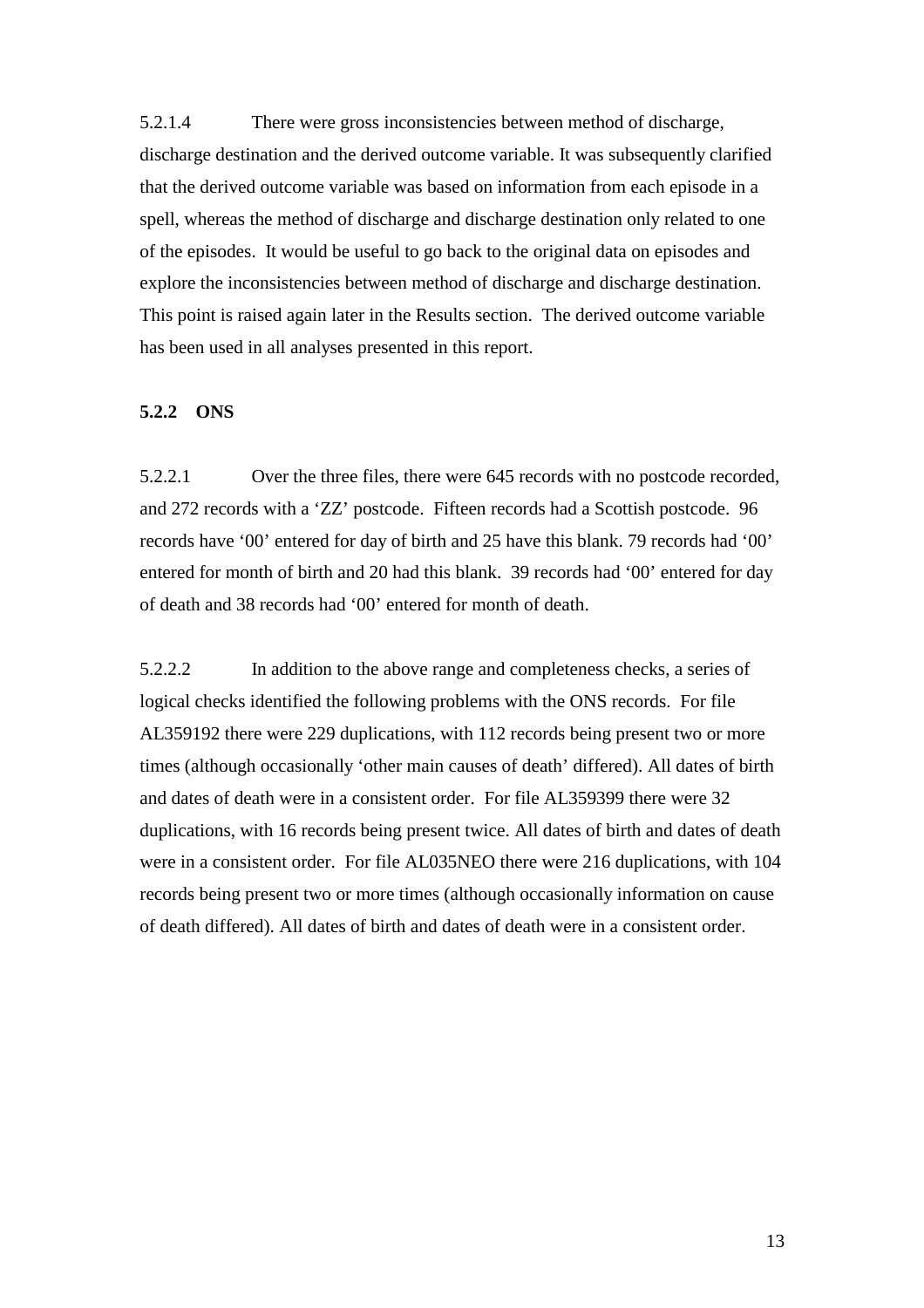### **5.3 ISD Linkage**

5.3.1 The original file of HES records was reduced to one record per individual by taking the last spell for each child. This left 11,022 records. The ISD linkage identified 1,150 matching ONS death records. Of these, 978 (85%) were perfect matches on date of birth, sex and full postcode. A further 123 cases were not linked to an ONS mortality record but were coded as dead according to the derived outcome field on the HES records.

5.3.2 These  $1,273$  (1,150 + 123) deaths identified by the ISD linkage and/or the HES records are summarised in Table 4. This gives the total number of deaths at each of the twelve Inquiry centres, together with the 57 deaths where the HES provider code did not correspond to any of the twelve Inquiry centres. Of the 1,273 deaths, 450 were not recorded as such by HES. A large majority of these 'missed' deaths occurred well beyond the end of the relevant HES spell.

5.3.3 The deaths were split further according to whether they were within 30 days of the primary surgical procedure, and by whether they occurred in-hospital or postdischarge. It was not possible to classify 28 deaths within 30 days of surgery and 11 deaths beyond 30 days as either in-hospital or post-discharge, because the data on date of discharge and date of death were incomplete or inconsistent.

5.3.4 There was insufficient time to check all of these 39 cases against the HES data for the original HES episodes, but three cases were investigated in detail to ensure that there had not been a problem with the extraction of the summarised data on spells, nor any problems with the interpretation of the extracted HES data. For these three cases, the problems existed at the level of the original episodes. For example, in one case an entire episode record was duplicated, but with the date of admission exactly one year after the date for the first record. The patient died shortly after the first admission date, but since we used the last spell for each patient we had selected the erroneous duplicate record with the date of admission one year after the date of death.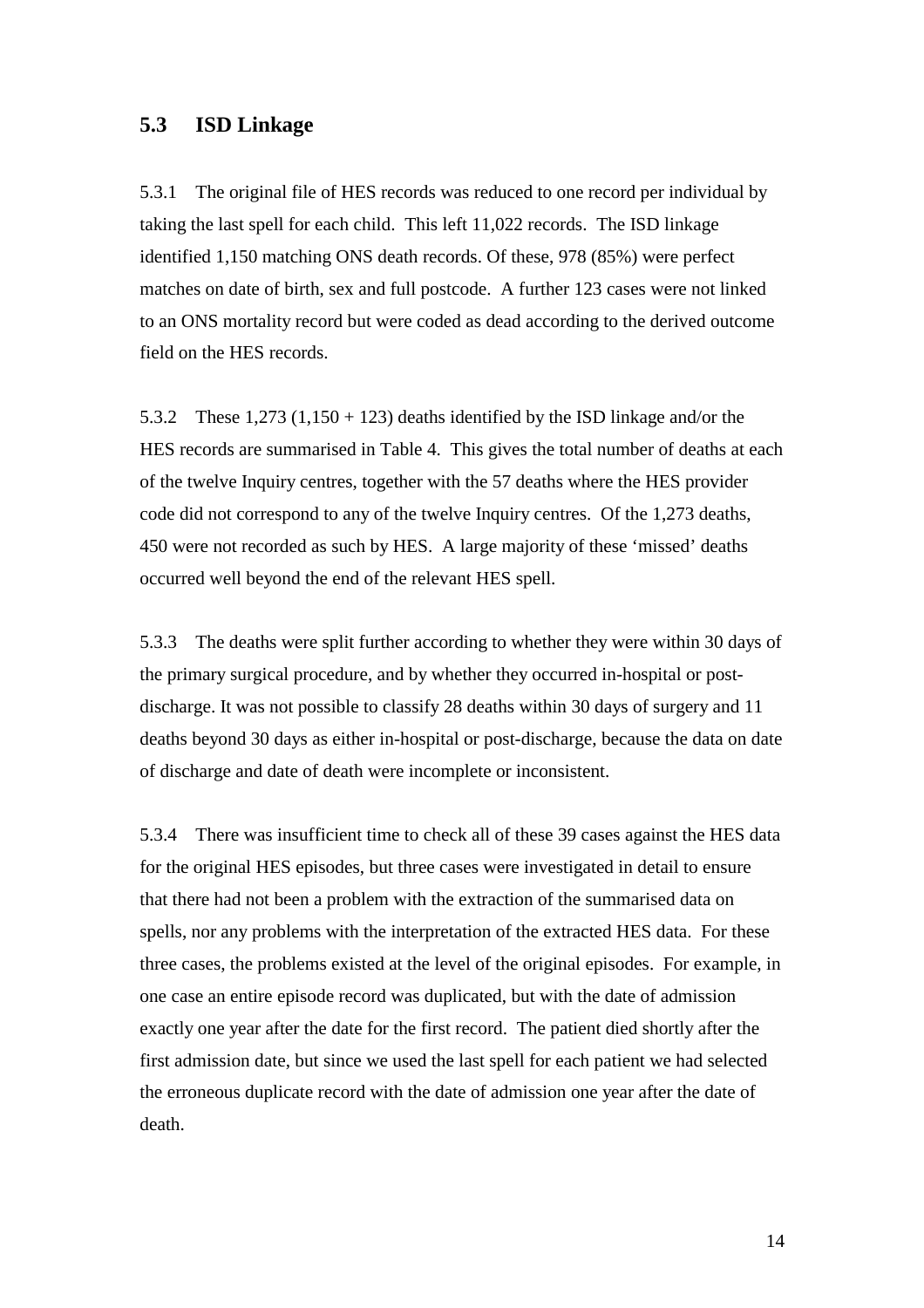5.3.5 Of the 795 deaths coded clearly as being in-hospital, HES captured 789 (99.2%). Sixty-four deaths were identified as occurring post-discharge but within 30 days of the primary surgical procedure, and HES did not capture 49 (77%) of these deaths.

5.3.6 Tables 5 to 10 give these same data split by the type of surgery (open versus closed) and the age of the child (0 to 90 days; 91 to 365 days; over 365 days).

5.3.7 Table 11 summarises the number of deaths occurring within 30 days of the primary surgical procedure which were not captured by HES, both overall and also for the subgroup of children aged under one year undergoing open surgery. Overall HES did not capture 68 of the 806 30-day deaths (8.4%), with the rate for individual centres ranging from 3% to 19%. The corresponding figures for children aged under one year undergoing open surgery were 21 missed 30-day deaths out of 407 (5.2%), with individual centre rates ranging from 0% to 12%. The data from Bristol do not stand out as being any more or any less reliable as those from the other centres.

5.3.8 The derived outcome variable for the 68 missed 30-day deaths was coded as follows: usual place of residence  $(n=28)$ ; temporary residence  $(n=1)$ ; HES provider  $(n=23)$ ; non-NHS hospital  $(n=3)$ ; unknown  $(n=13)$ . For at least the 23 cases discharged to another HES provider it is conceivable that the deaths are recorded within the HES system, but that they were not identified when the HES episodes were linked to form spells for analysis.

# **5.4 Manual Linkage**

5.4.1 The 123 cases where the derived HES outcome variable indicated death but where the ISD linkage did not identify a corresponding ONS death record were reviewed in detail. A substantial proportion came from the London hospitals, and the non-linkage was related to inconsistent usage of 'ZZ' postcodes between HES and ONS. It was possible manually to identify a well-matched ONS record for all but 16 of the 123 cases.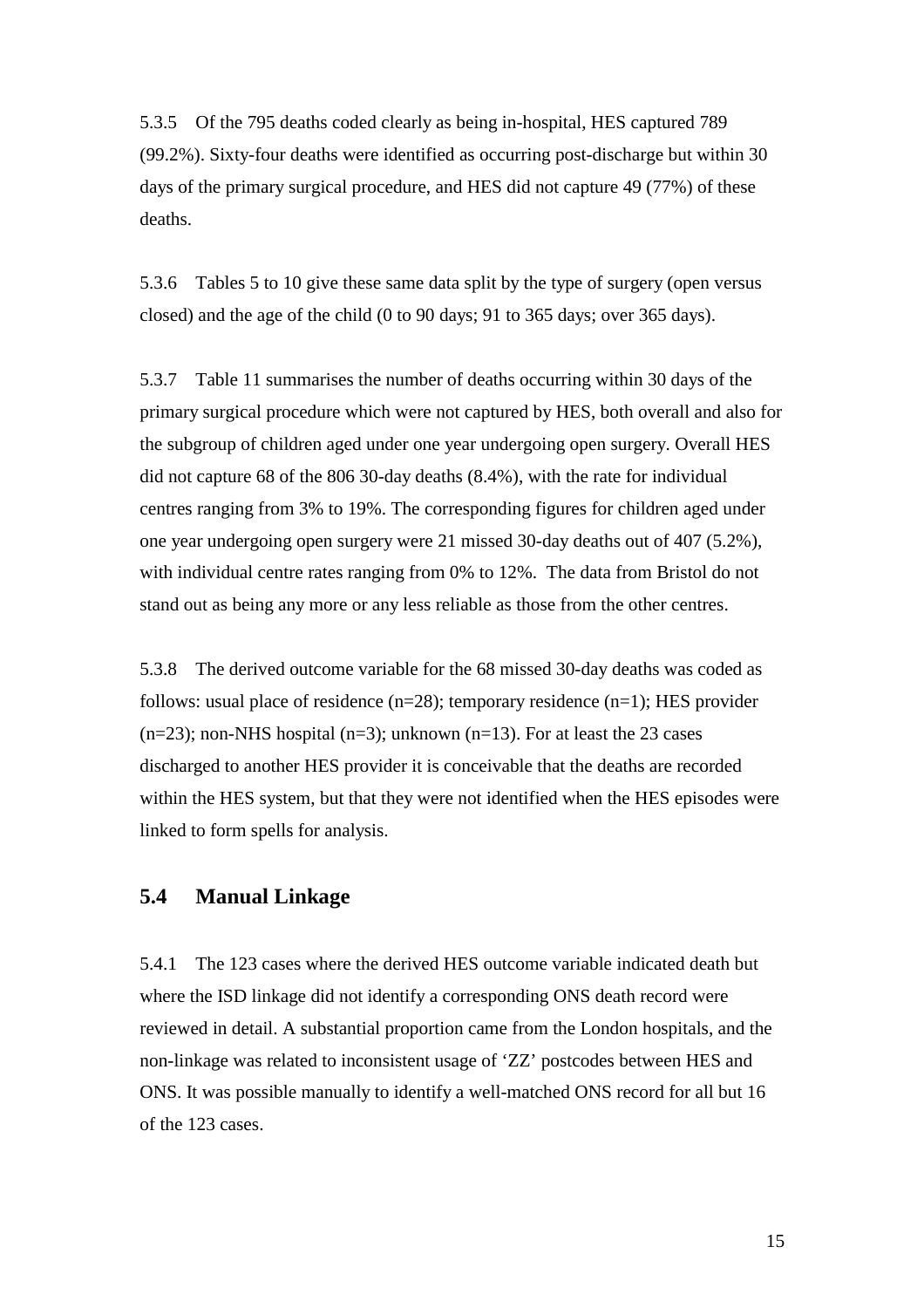5.4.2 Further attempts were made to identify links missed in the ISD analysis. There are 34 cases with perfect postcode matches and very close date of birth matches, but where the date of death on the ONS record is before the date of discharge. These look very much as if the ONS dates are in error and that they are further 'missed' HES deaths. However, only ten relate to open procedures, and only five to open procedures in children aged under one year. It is obviously unclear whether they are within 30 days of surgery.

5.4.3 There are a further 14 cases with very close postcode and date of birth matches, which look like further 'missed' HES deaths. However, only two are 30 day deaths, one following an open procedure in a child aged over one year and one following a closed procedure in a child aged under one year.

# **5.5 Comparison with UKCSR Data**

5.5.1 There is strong evidence that the 806 30-day deaths identified above did indeed occur in children in the relevant units. Other deaths might well have been missed, but these figures provide a lower limit for the number of 30-day deaths occurring over this period. Lawrence and Murray (2) raise serious concerns that the UKCSR data might under-report mortality, and if any UKCSR figures were below the lower limit provided by the linked HES deaths then this would provide very strong evidence that the UKCSR data do indeed under-report mortality.

5.5.2 Table 12 shows comparative annual numbers of deaths for HES/ONS and the UKCSR. The data for the UKCSR correspond to the calendar year 1992 and the financial years 1993/94 and 1994/95, and the HES data have been matched accordingly. There are no clear patterns seen in all centres over all years, but the UKCSR deaths are under-reported relative to the HES/ONS lower bound in Bristol for 1992, Leicester for 1993/94, Leeds for 1992 (the only year for which data are available), Oxford for all three years, Liverpool for 1994/95, Newcastle for all three years, Birmingham for 1993/94, and for the Brompton in 1993/94 and 1994/95.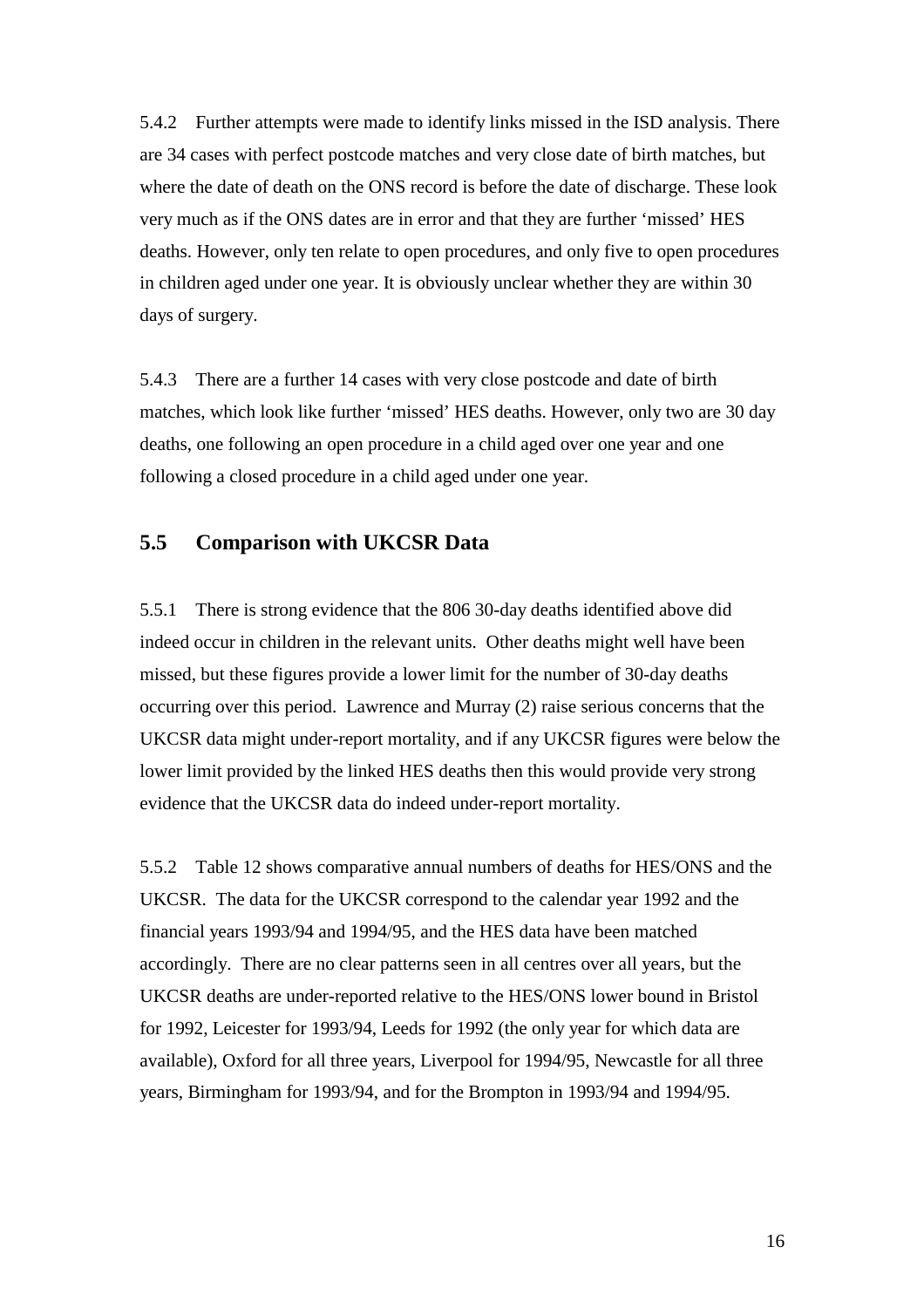# **6. Discussion**

6.1 This exercise has shown very clearly that HES is extremely effective in capturing in-hospital deaths following paediatric cardiac surgery. Only six of the 795 deaths clearly coded as being in-hospital were missed by HES (0.8%).

6.2 It is equally apparent that a substantial number of deaths occur after discharge from hospital but within 30 days of the primary surgical procedure. As would be expected, HES does not capture the majority of these post-discharge 30-day deaths.

6.3 Overall, based on the ISD linkage, it appears that 8.4% of 30-day deaths are 'missed' by HES, with a range between centres of 3% to 19%. The corresponding rate for missed 30-day deaths following open procedures in children aged under one year is 5.2% with a range of 0% to 12%. The reason why the majority of these 'missed' deaths do not appear in the HES system is that they occur after the patient has been discharged from hospital, but still within 30 days of the primary surgical procedure. These figures will under-estimate the true proportion of missed deaths, since not every HES record for which there is a corresponding ONS death record will have been linked to the death record in the ISD linkage exercise. Indeed the additional manual linkage step identified a number of such matching HES and ONS records which had not been linked in the ISD exercise.

6.4 It is impossible using the available information to give a reliable estimate of the number of missed links, although the fact that our manual linkage did identify some additional matches suggests that the number is not negligible. To explore this issue thoroughly would require a far more extensive exercise which started with a sample of child deaths recorded by ONS and tried to identify the circumstances of the deaths, in particular whether they occurred following cardiac surgery. (See 6.6 below).

17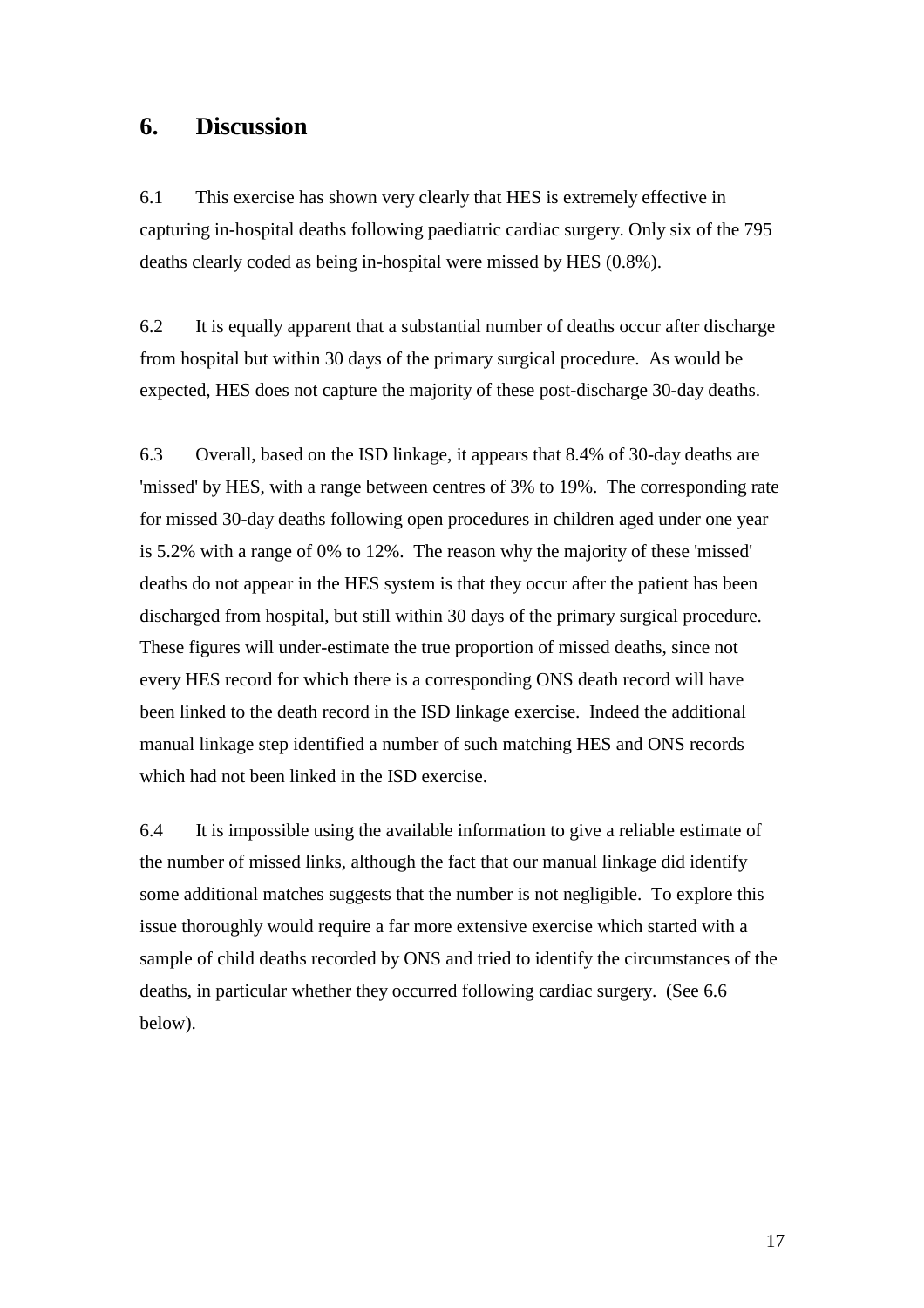6.5 The impact of these findings on the interpretation of the statistical analyses already presented to the Inquiry will be discussed in an overview document to be prepared by Dr David Spiegelhalter. There will be input to this document by all the Inquiry analysts, namely Dr Paul Aylin, Professor Stephen Evans and Professor Gordon Murray.

6.6 This analysis only considers one aspect of the quality of the HES data. It explicitly does not look at the question of the coverage of the data, i.e. are there children undergoing cardiac surgery who do not appear in the system at all, or who were not identified because of errors in the recording of their date of birth or errors in the coding of their surgical procedure(s)? In his comments to the Inquiry, Mr Stark implies that this might be a substantial problem (11). If it were the case that cause of death was coded precisely and specifically on death certificates then it would have been possible to examine the question of the coverage of the HES records by working back from the ONS records of children who had died following cardiac surgery. However, because of the lack of specificity in the coding of cause of death, and because of time constraints, this approach was not pursued.

6.7 Incompleteness and inconsistencies within the HES records hampered the linkage exercise. It is not clear to what extent these problems reflect the underlying data on HES episodes as opposed to problems in linking the individual HES episodes into spells. In retrospect it would have been better to perform this exercise starting with data at the level of episodes and using probability matching to link the episodes into spells, although this would have been difficult to achieve within the time available.

6.8 Although the proportion of HES records containing clear inconsistencies was low, we believe that the very presence of such obvious errors contributes to the view widely prevalent amongst paediatric cardiac surgeons that the HES data are unreliable and not to be trusted (2). If such data are to gain credibility with clinicians then much greater attention needs to be paid to quality control, and resources need to be identified to ensure that quality can be 'built in'. The quality control procedures which are currently in place have been described to the Inquiry by Mr Richard Willmer (12).

18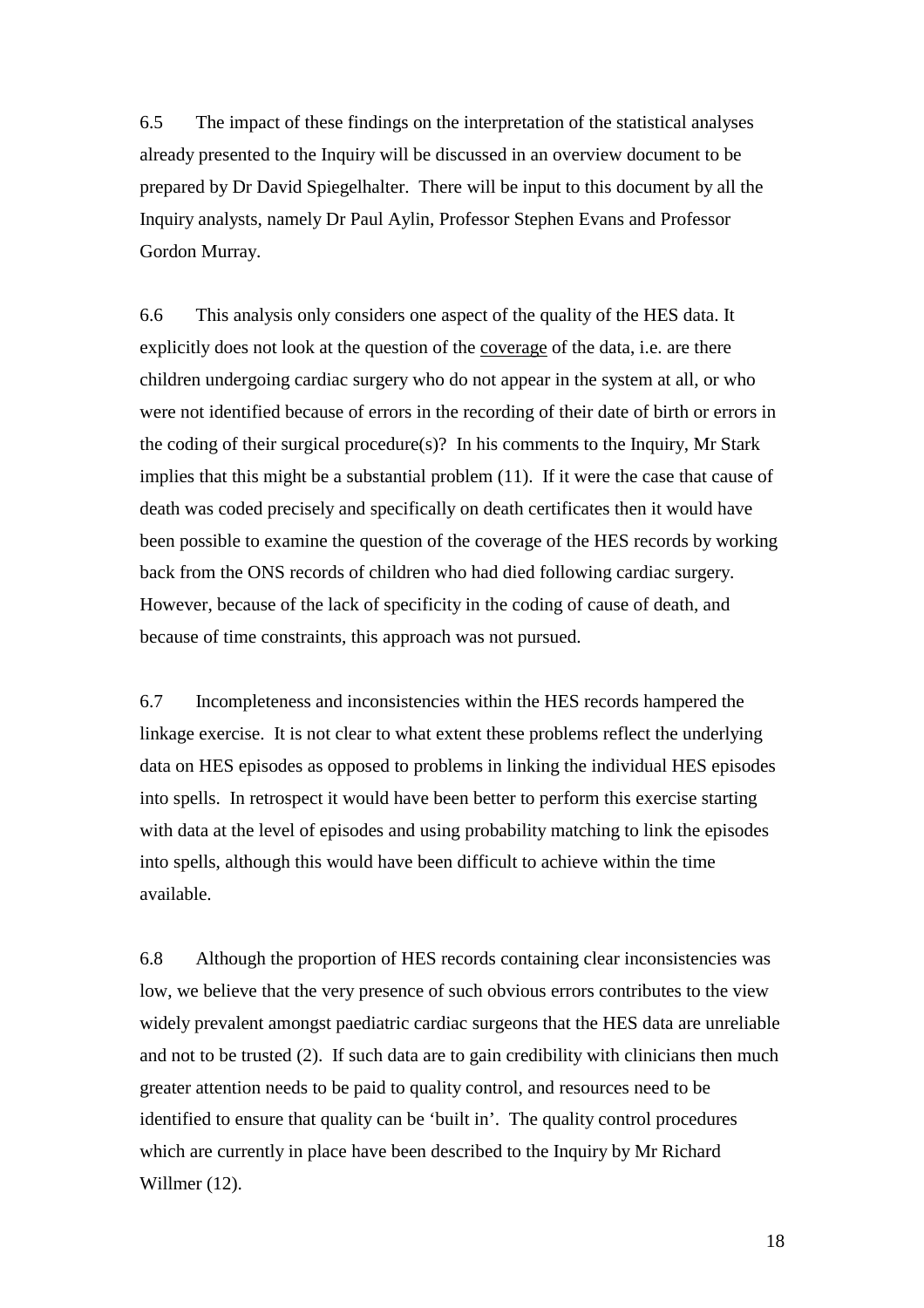6.9 One aspect of such quality control is linkage to national mortality records. This has been undertaken successfully and to great effect in Scotland since the 1970's (5,6,7). The current exercise shows that the experience and methodologies developed within ISD can be applied to HES/ONS data. If patients' names were available to contribute to the linkage process then the results would be substantially more robust.

6.10 Record linkage raises difficult issues relating to privacy and confidentiality. Almost by definition in record linkage one is using data for a purpose other than the purpose for which they were originally collected. This contravenes the principles of the 1998 Data Protection Act which has just come into force. Through the best of intentions, concerns for privacy risk strangling a methodology which is an enormously powerful tool both in the context of clinical governance and also in epidemiological research.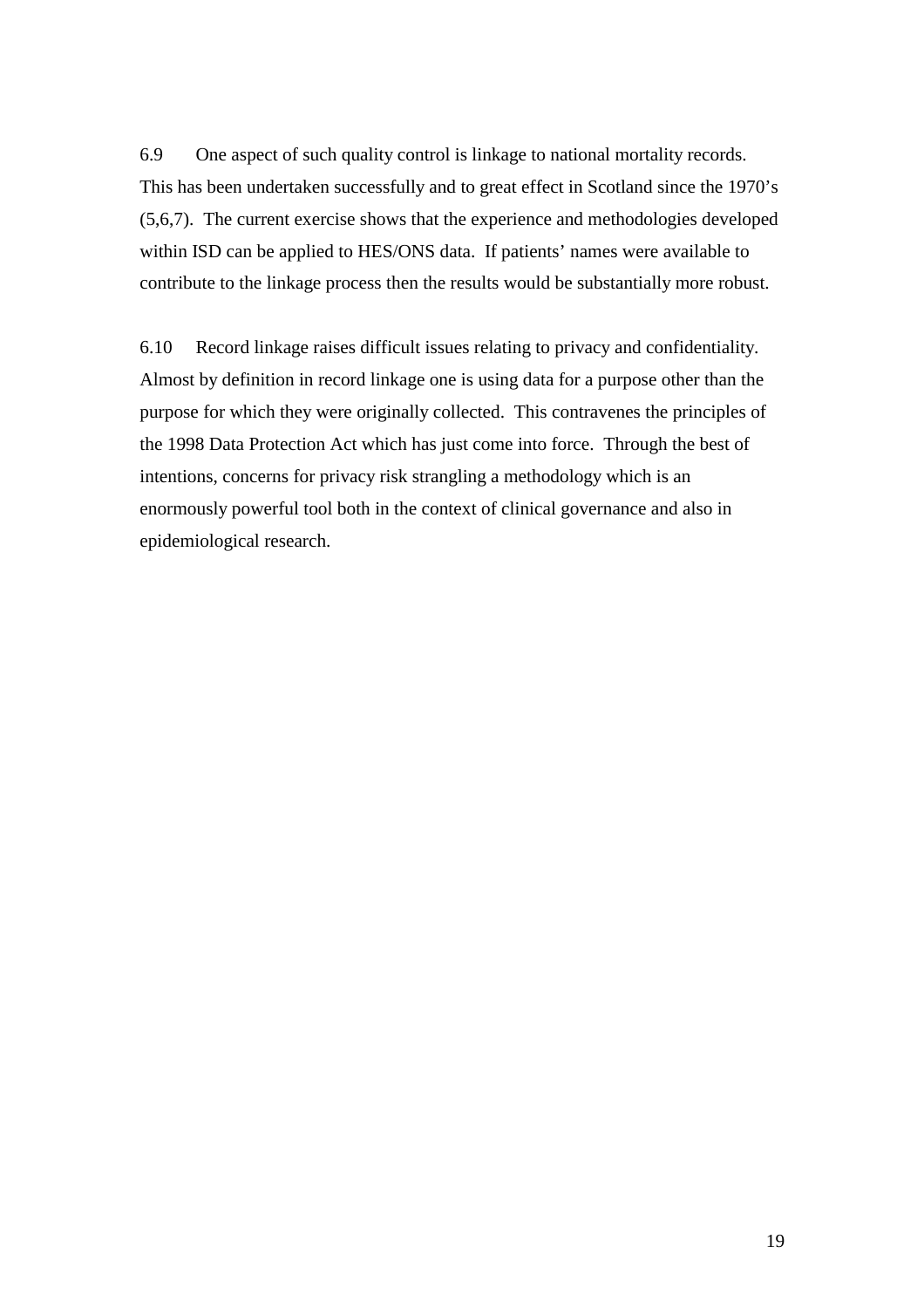# **References**

- 1. Murray GD, Lawrence AE and Pollock J. UK Cardiac Surgical Register and South West Congenital Heart Register: A statistical analysis and review of key data sources relevant to the Inquiry's remit. *Bristol Royal Infirmary Inquiry*, 1999.
- 2. Lawrence AE and Murray GD. The UK Cardiac Surgical Register: Assessment of data quality issues for the Bristol Royal Infirmary Inquiry. *Bristol Royal Infirmary Inquiry*, 2000.
- 3. Aylin P, Alves B, Cook A et al. Analysis of Hospital Episode Statistics for the Bristol Royal Infirmary Inquiry. *Bristol Royal Infirmary Inquiry*, 1999.
- 4. Kendrick S and Clarke J. The Scottish Record Linkage System. *Health Bulletin* **51**, 72-79, 1993.
- 5. Scottish Office Department of Health*. Clinical Outcome Measures CRAG Report*. HMSO, Edinburgh, 1994.
- 6. Lewsey JD, Murray GD, Leyland AH, Boddy FA. Comparing outcomes of percutaneous transluminal coronary angioplasty with coronary artery bypass grafting. European Heart Journal **20**, 1731-1735, 1999.
- 7. West of Scotland Coronary Prevention Study Group. Computerized records linkage compared with traditional patient follow-up methods in clinical trials and illustrated in a prospective epidemiological study*. Journal of Clinical Epidemiology* **48**, 1441-1452, 1995.
- 8. Office for National Statistics. Mortality statistics: Childhood, infant and perinatal. Series DH3, Number 31, 1998.
- 9. Office for National Statistics. Mortality statistics: cause 1993 (revised) and 1994. Series DH2, Number 21, 1993.
- 10. Kendrick S and Smalls M. Probabilistic Matching. In *Encyclopaedia of Biostatistics* (Eds: Peter Armitage and Theodore Colton), 3520-3525. Wiley, Chichester, 1998.
- 11. Stark J. Comments on statistical analysis and review of outcomes of paediatric cardiac surgical services at Bristol and other specialist centres*. Bristol Royal Infirmary Inquiry*, 2000.
- 12. Bristol Royal Infirmary Inquiry. Statement of Mr Richard Willmer.  $24<sup>th</sup>$  June 1999.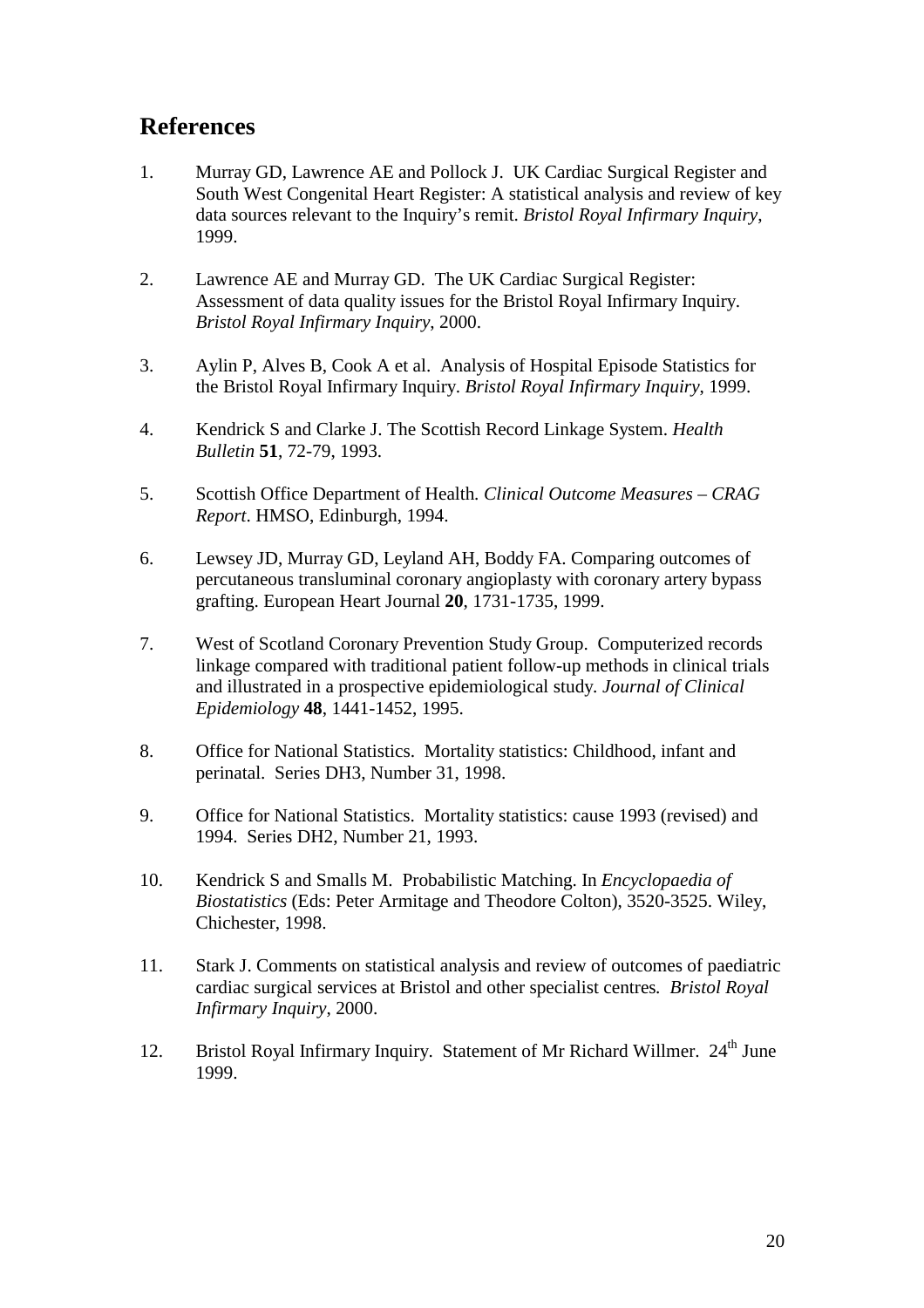# **Acknowledgements**

We are grateful to Paul Aylin and Adrian Cook for extracting the HES data and for their on-going support. We are also grateful to Allan Baker for extracting the ONS data. The work would not have been possible without the support of Mary Smalls and the ISD Linkage Team. Thorsten Forster was heavily involved in the data checking and manipulation. Finally, we are very grateful to Ruth Chadwick for her untiring support and encouragement.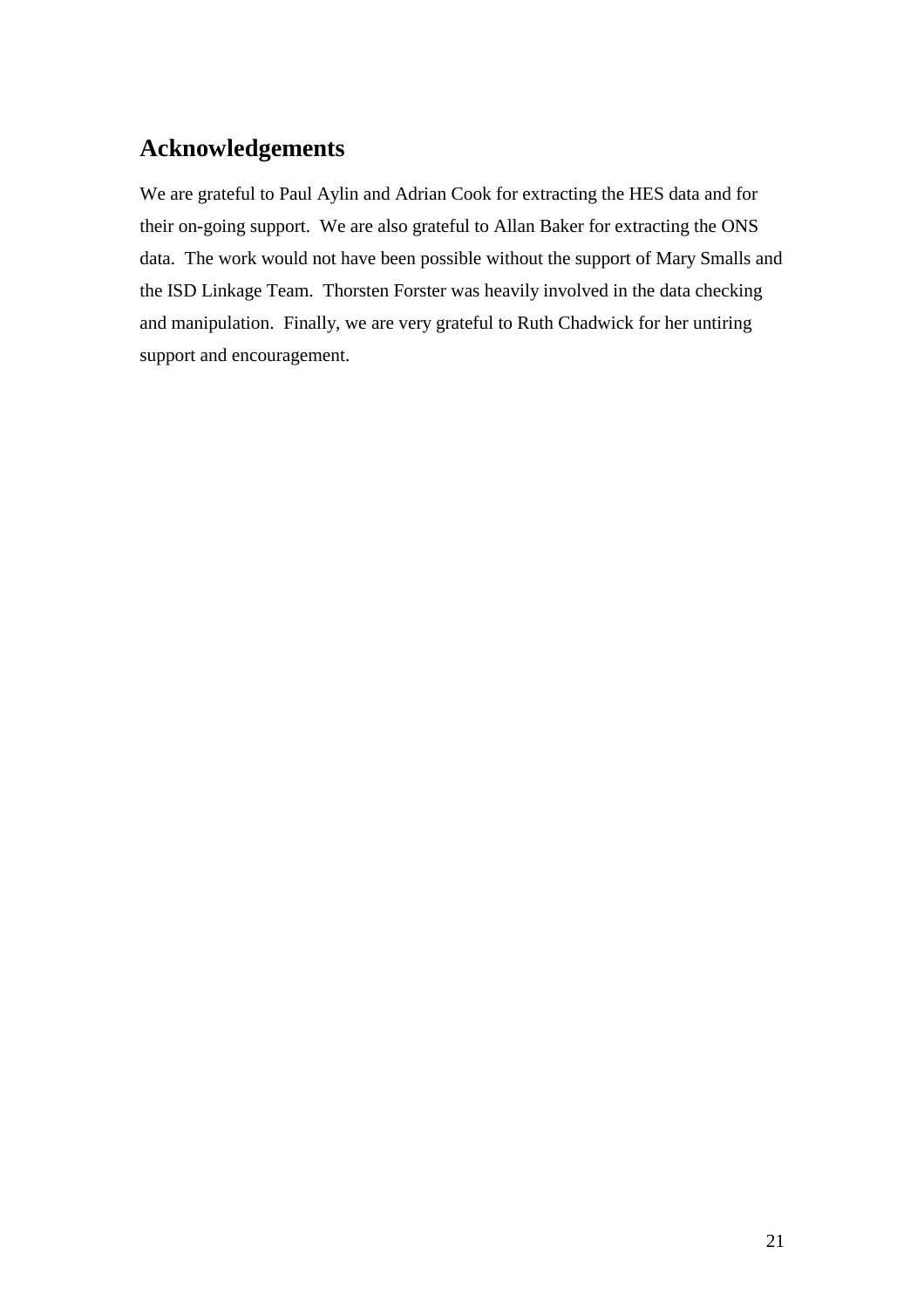Table 1: Data fields contained in the extracted HES file supplied by Imperial College School of Medicine.

| <b>PATIENT</b>  |                                               |
|-----------------|-----------------------------------------------|
| <b>SPELL</b>    |                                               |
| <b>DOB</b>      | Date of birth                                 |
| SEX             |                                               |
| <b>PROCODE</b>  | Provider code (i.e. hospital)                 |
| <b>POSTCODE</b> |                                               |
| <b>ADMIDATE</b> | Admission date                                |
| <b>DISDATE</b>  | Discharge date                                |
| <b>DISDEST</b>  | Discharge destination                         |
| <b>DISMETH</b>  | Discharge method                              |
| <b>OUTCOME</b>  | Derived from DISDEST and DISMETH              |
| <b>PRIMPROC</b> | Primary procedure (OPCS4 coding)              |
| <b>PRIMOP</b>   | Inquiry consensus group for primary procedure |
| <b>PRIMDATE</b> | Date of primary procedure                     |
| <b>PRIMTH</b>   | Coded 1 if outcome of spell unknown           |
| <b>PRIMDTH</b>  | Coded 1 for death                             |
| <b>OPEN</b>     | Open/closed classification                    |
| <b>OPENDATE</b> | Date of open/closed                           |
| <b>OPTR</b>     | Coded 1 if outcome of spell unknown           |
| <b>OPDTH</b>    | Coded 1 for death                             |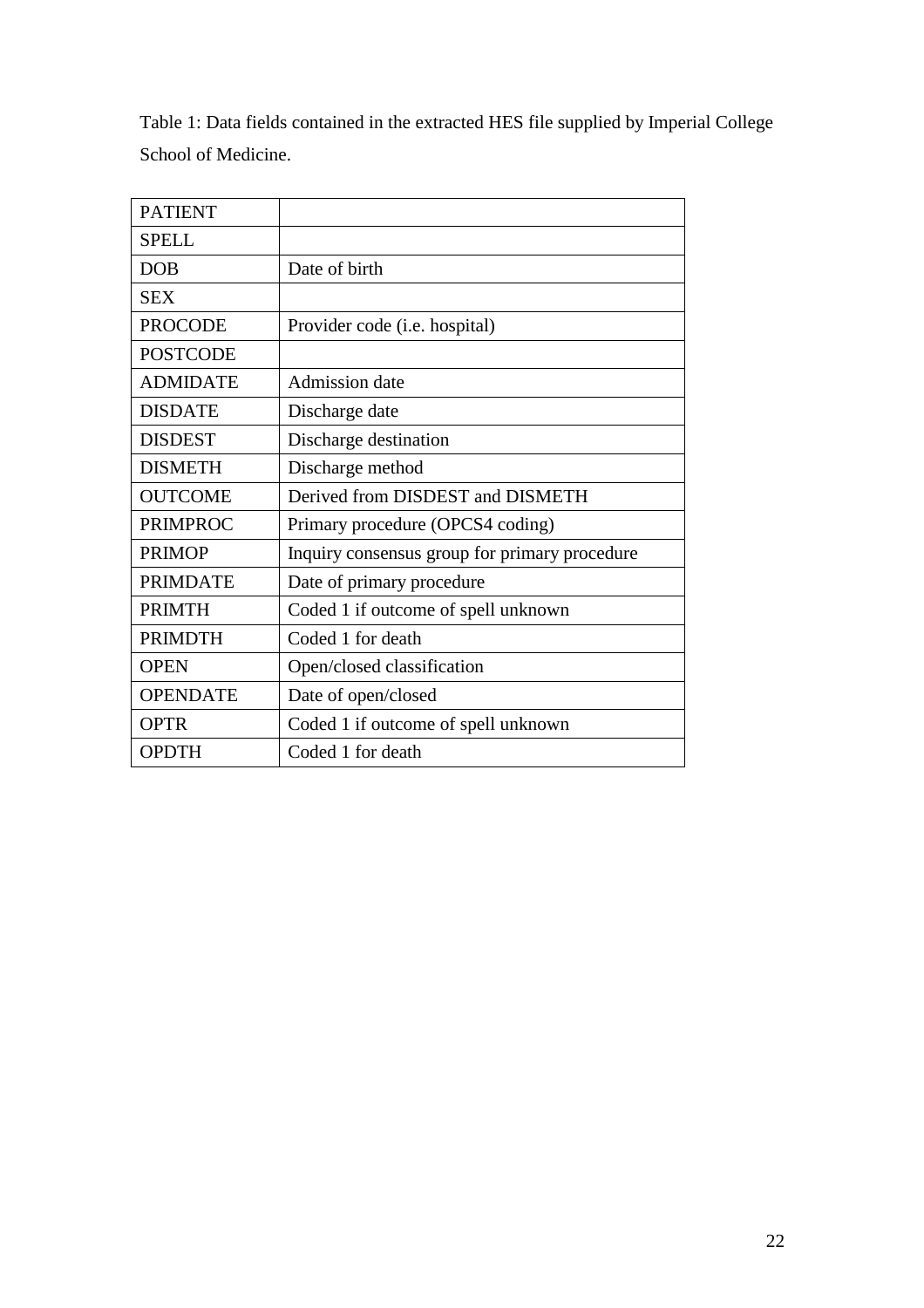Table 2a: Data fields for file AL359192 supplied by the Office for National Statistics giving death records for 1991 and 1992.

| <b>PCDR</b>        | Postcode of usual residence                                          |
|--------------------|----------------------------------------------------------------------|
| <b>SEX</b>         |                                                                      |
| <b>DOD</b>         | Date of death                                                        |
| <b>DOB</b>         | Date of birth                                                        |
| <b>NEOIND</b>      | Indicator for neo-natal death ( <i>i.e.</i> death under 28 days)     |
| <b>FICODUND</b>    | Underlying cause of death (only for non neo-natal deaths)            |
| <b>FICODSEC</b>    | Secondary cause of death (only for non neo-natal deathis)            |
| ORGMCC             | Original main condition –child (only for neo-natal deaths)           |
| <b>ORGMCM</b>      | Original main condition – mother (only for neo-natal deaths)         |
| FMCC001-003        | Up to 3 final main conditions $-$ child (only for neo-natal deaths)  |
| FMCM001-003        | Up to 3 final main conditions $-$ mother (only for neo-natal deaths) |
| <b>OMCC001-008</b> | Up to 8 other conditions – child (only for neo-natal deaths)         |
| <b>OMCM001-008</b> | Up to 8 other conditions – mother (only for neo-natal deaths)        |

Table 2b: Data fields for file AL359399 supplied by the Office for National Statistics giving death records from 1993 to 1999 of children aged over 28 days.

| <b>PCDR</b>         | Postcode of usual residence                                       |
|---------------------|-------------------------------------------------------------------|
| <b>SEX</b>          |                                                                   |
| <b>FICODUND</b>     | Underlying cause of death                                         |
| <b>FICODSEC</b>     | Secondary cause of death                                          |
| <b>CESTRSS</b>      | Code for place of death                                           |
| <b>DOD</b>          | Date of death                                                     |
| <b>DOB</b>          | Date of birth                                                     |
| <b>FIMEN001-008</b> | Up to 8 'mention fields' of external or secondary causes of death |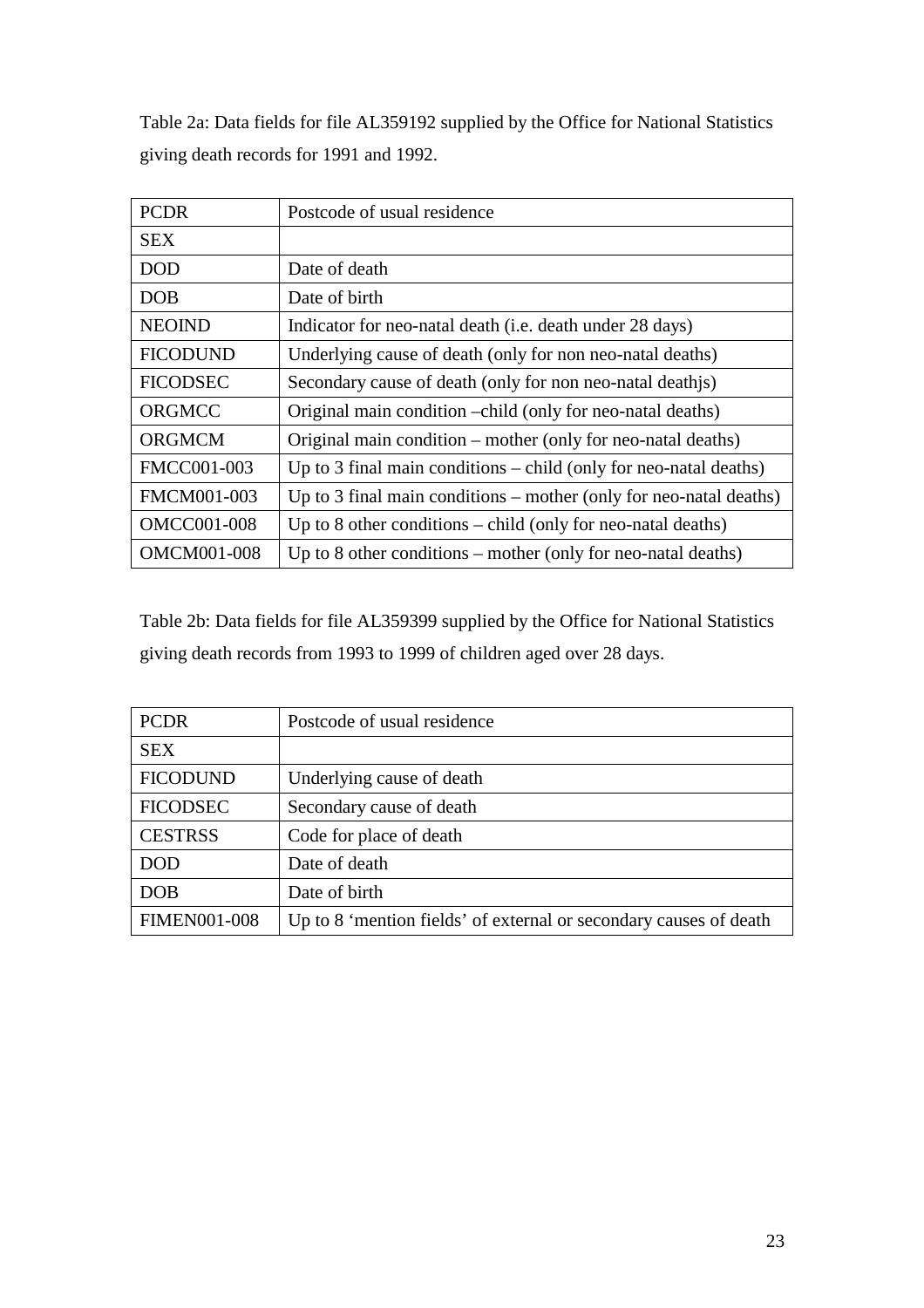Table 2c: Data fields for file AL035NEO supplied by the Office for National Statistics giving death records from 1993 to 1999 of children aged under 28 days.

| <b>PCDR</b>    | Postcode of usual residence                  |
|----------------|----------------------------------------------|
| <b>SEX</b>     |                                              |
| <b>CESTRSS</b> | Code for place of death                      |
| DOD            | Date of death                                |
| <b>DOB</b>     | Date of birth                                |
| FIMEN1-8       | Up to 8 'mention fields' for causes of death |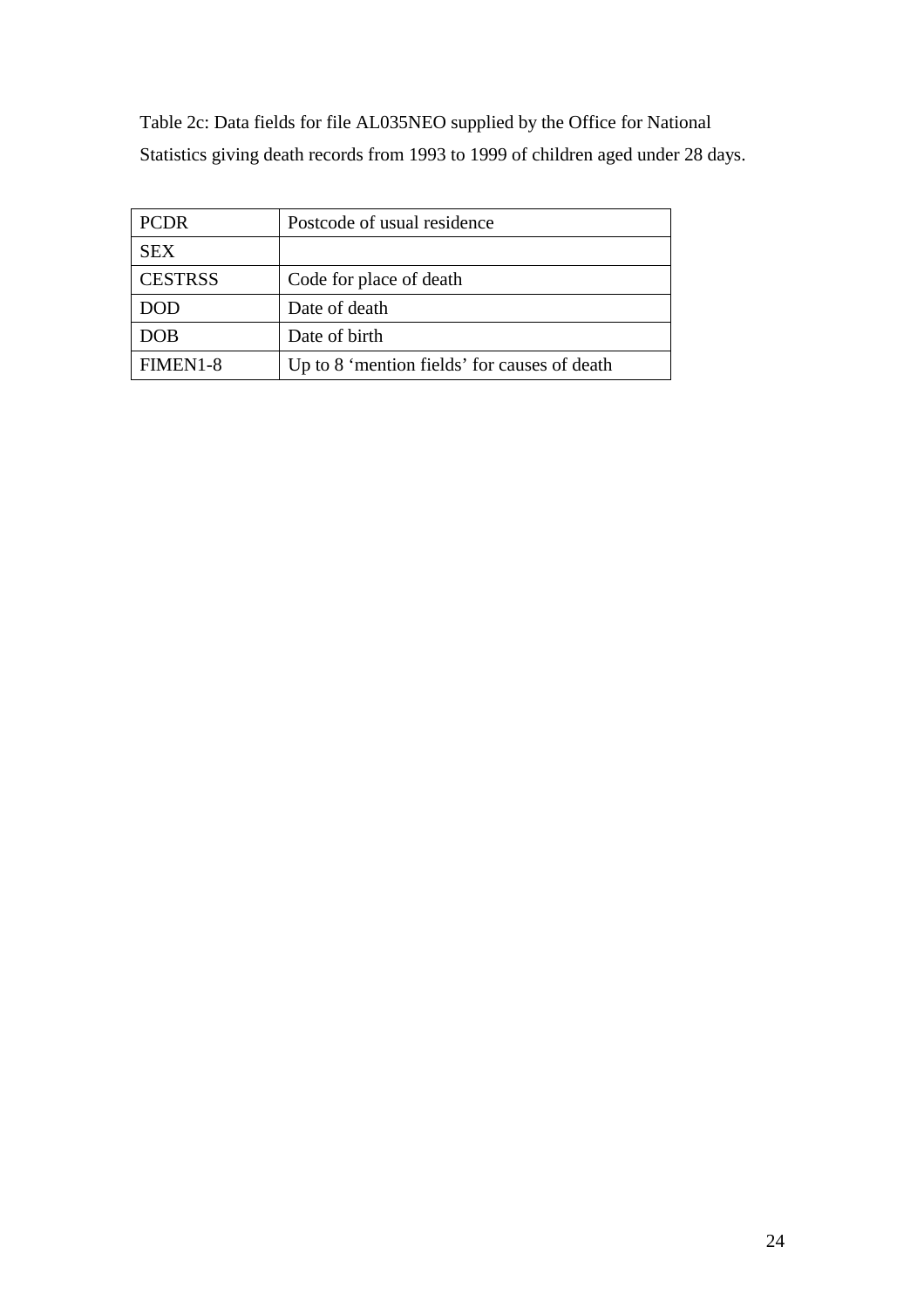Table 3: Summary of the results of completeness checks and range checks performed on the HES data.

| <b>PATIENT</b>  | There were 10,179 patients with exactly one spell, and 843 with 2<br>or more spells. The 11,952 spells related to a total of 11,022<br>patients.                                                                                                                             |
|-----------------|------------------------------------------------------------------------------------------------------------------------------------------------------------------------------------------------------------------------------------------------------------------------------|
| <b>DOB</b>      | There were no missing data in this field, and the dates ranged<br>from $14th$ July 1975 to $31st$ March 1995                                                                                                                                                                 |
| <b>SEX</b>      | There were no missing data in this field, but 24 records had<br>invalid codes.                                                                                                                                                                                               |
| <b>PROCODE</b>  | There were no missing data in this field. All records contained<br>codes which were in a valid format, but not all of the codes were<br>included in the files of decodes which accompanied the data file.                                                                    |
| <b>POSTCODE</b> | There were no missing data in this field. 777 records had a<br>postcode starting 'ZZ', which appears to have been used for<br>patients from overseas. 231 postcodes (including 25 'ZZ' codes)<br>were not formatted as valid postcodes.                                      |
| <b>ADMIDATE</b> | There were no missing data in this field, and the dates of<br>admission ranged from 1 <sup>st</sup> April 1991 to 31 <sup>st</sup> March 1995.                                                                                                                               |
| <b>DISDATE</b>  | 411 records had no date of discharge recorded, and a further 27<br>records had an inappropriate date of 15 <sup>th</sup> October 1982.                                                                                                                                       |
| <b>DISDEST</b>  | 3000 records had codes which were not specified in the coding<br>key $(*$ and $\&$ .                                                                                                                                                                                         |
| <b>DISMETH</b>  | 9 records had a code not specified in the coding key $({}^{\circ}\&{}^{\circ})$ .                                                                                                                                                                                            |
| <b>OUTCOME</b>  | There were no missing data for this field.                                                                                                                                                                                                                                   |
| <b>PRIMPROC</b> | 2510 records were blank.                                                                                                                                                                                                                                                     |
| <b>PRIMOP</b>   | 2510 records were blank.                                                                                                                                                                                                                                                     |
| <b>PRIMDATE</b> | 2891 records were blank. 13 records had the inappropriate date of<br>31 <sup>st</sup> December 1899 and 90 records had the inappropriate date of<br>15 <sup>th</sup> October 1982. Other dates ranged from 1 <sup>st</sup> April 1991 to 25 <sup>th</sup><br>September 1995. |
| <b>OPEN</b>     | 309 records were blank                                                                                                                                                                                                                                                       |
| <b>OPENDATE</b> | 316 records were blank. 18 records had the inappropriate date of<br>31 <sup>st</sup> December 1899 and 108 records had the inappropriate date of<br>15 <sup>th</sup> October 1982. Other dates ranged from 1 <sup>st</sup> April 1991 to 25 <sup>th</sup><br>September 1995. |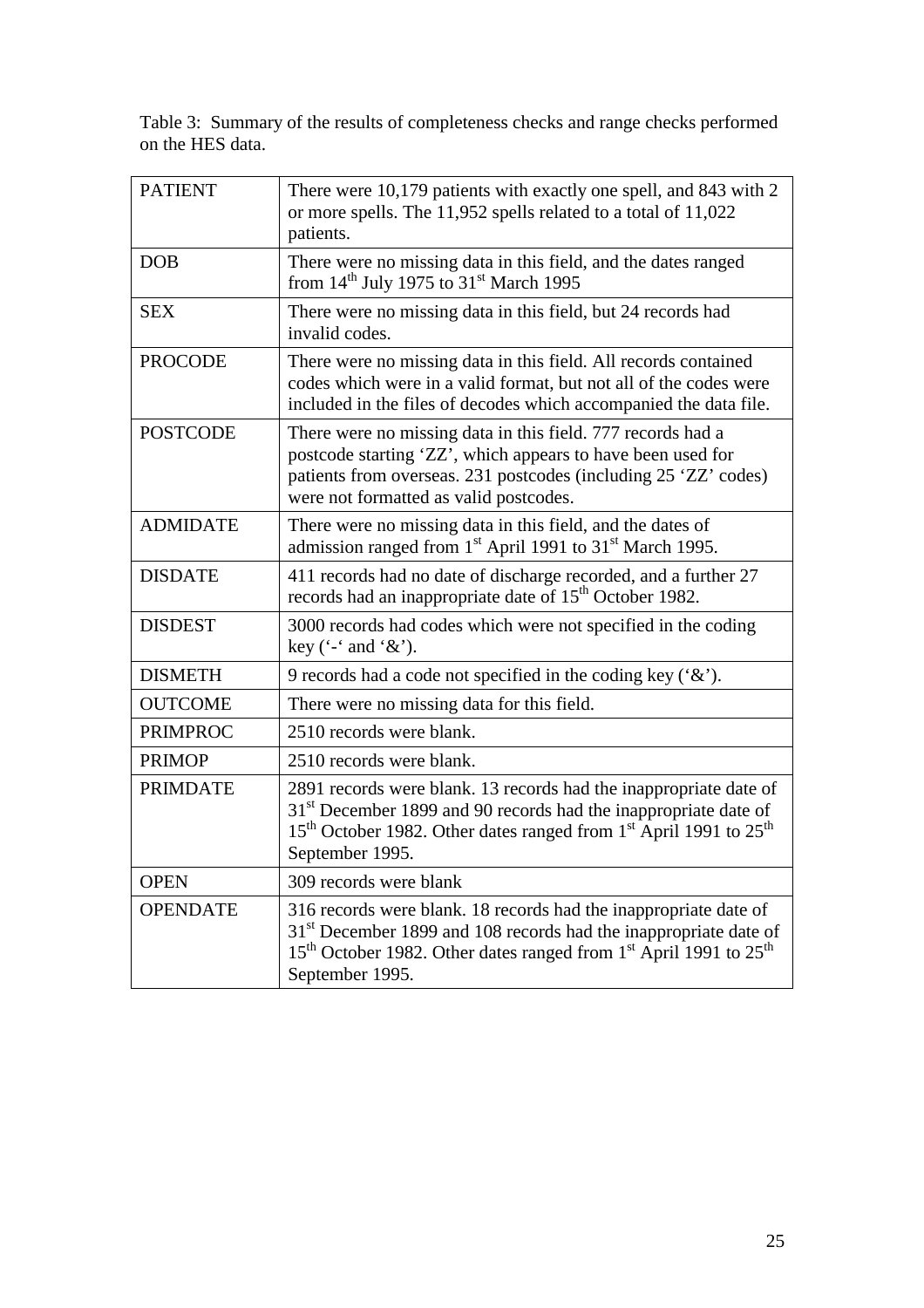## **Table 4: Summary of all Deaths Identified by ISD Linkage and/or Reported in HES**

## The table entries are : *Number of deaths (Number not recorded in HES)*

| <b>Inquiry</b><br><b>Number</b> | Unit              | <b>Total Deaths</b> | <b>In-Hospital</b> | Post-<br><b>Discharge</b> | $?*$   | <b>In-Hospital</b> | Post-<br><b>Discharge</b> | ク*    |
|---------------------------------|-------------------|---------------------|--------------------|---------------------------|--------|--------------------|---------------------------|-------|
|                                 | <b>Bristol</b>    | 109 (34)            | 63(0)              | 5(1)                      | 6(2)   | 4(0)               | 28(28)                    | 3(3)  |
| $\overline{2}$                  | Leicester         | 55 $(17)$           | 37(0)              | 4(3)                      | 0(0)   | 0(0)               | 14(14)                    | 0(0)  |
| 3                               | Leeds             | 123 (63)            | 53 $(1)$           | 13(12)                    | 1(0)   | 6(0)               | 50(50)                    | 0(0)  |
| 4                               | Oxford            | 68 (25)             | 35(2)              | 3(3)                      | 2(1)   | 8(0)               | 19(19)                    | 1(0)  |
| 5                               | Guys              | 57(10)              | 38(0)              | 2(2)                      | 2(0)   | 6(0)               | 9(8)                      | 0(0)  |
| 6                               | Liverpool         | 146 (50)            | 87(1)              | 3(2)                      | 1(0)   | 8(0)               | 47(47)                    | 0(0)  |
| 7                               | Southampton       | 52(17)              | 31(0)              | 1(1)                      | 0(0)   | 3(0)               | 17(16)                    | 0(0)  |
| 8                               | <b>GOS</b>        | 161(52)             | 92(0)              | 5(3)                      | 11(9)  | 13(0)              | 34(34)                    | 6(6)  |
| 9                               | Newcastle         | 82 (31)             | 47(0)              | 6(6)                      | 1(0)   | 3(0)               | 25(25)                    | 0(0)  |
| 10                              | Harefield         | 93(17)              | 68(0)              | 5(2)                      | 0(0)   | 5(0)               | 15(15)                    | 0(0)  |
| 11                              | <b>Birmingham</b> | 147(56)             | 81(2)              | 7(6)                      | 3(0)   | 8(0)               | 48 (48)                   | 0(0)  |
| 12                              | <b>Brompton</b>   | 123(55)             | 62(0)              | 9(7)                      | 1(1)   | 4(0)               | 47(47)                    | 0(0)  |
|                                 | Elsewhere         | 57(23)              | 20(0)              | 1(1)                      | 0(0)   | 13(0)              | 22(22)                    | 1(0)  |
|                                 | <b>Total</b>      | 1273 (450)          | 714(6)             | 64 (49)                   | 28(13) | 81(0)              | 375 (373)                 | 11(9) |

**Deaths within 30 days of Procedure Deaths beyond 30 days of Procedure**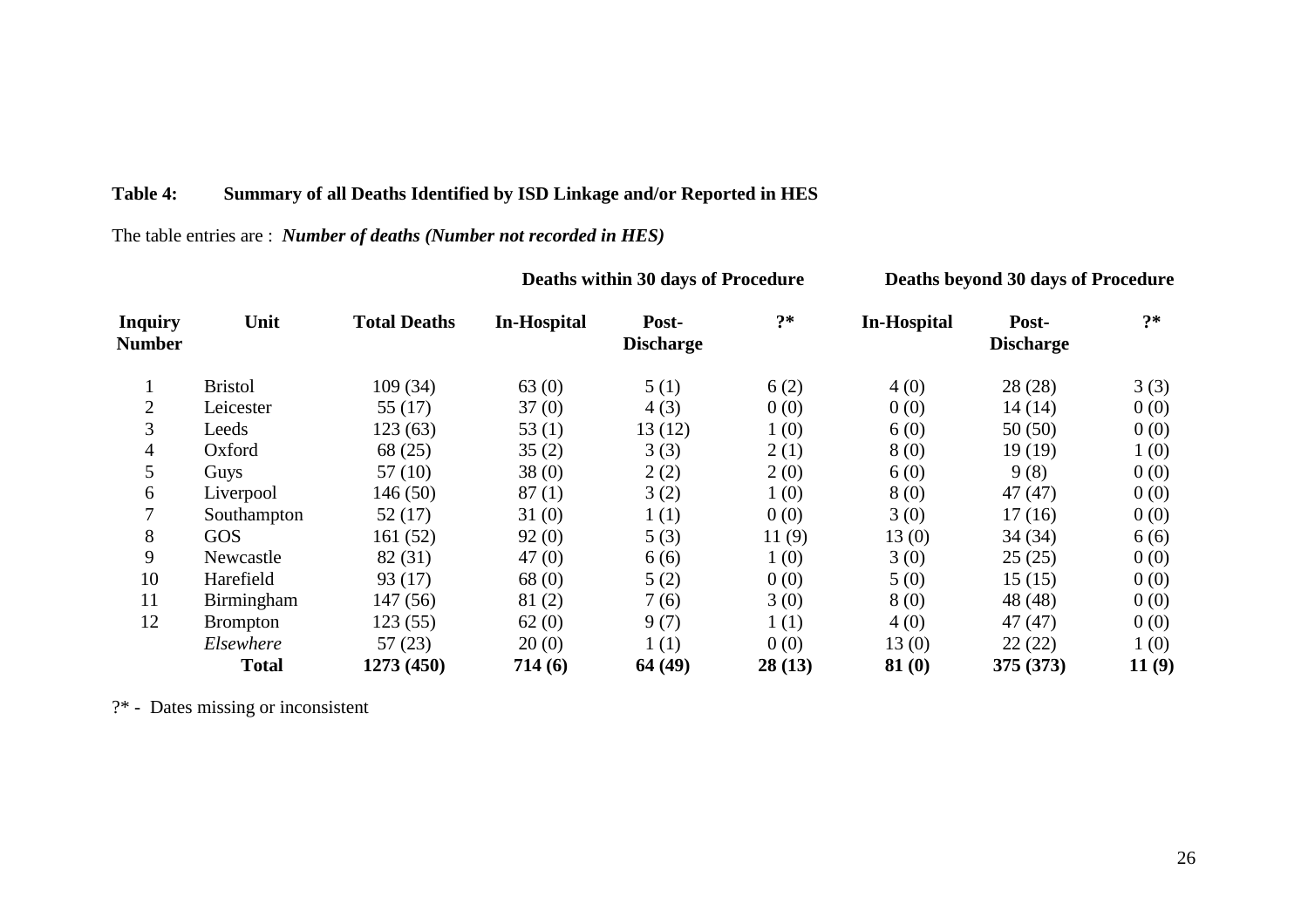### **Table 5: Summary of Deaths Identified by ISD Linkage and/or Reported in HES**

### **Closed Procedures in Children Aged 0 to 90 Days**

The table entries are : *Number of deaths (Number not recorded in HES)*

| <b>Inquiry</b><br><b>Number</b> | Unit              | <b>Total Deaths</b> | In-Hospital | Post-<br><b>Discharge</b> | $?*$ | <b>In-Hospital</b> | Post-<br><b>Discharge</b> | $?*$ |
|---------------------------------|-------------------|---------------------|-------------|---------------------------|------|--------------------|---------------------------|------|
| $\mathbf{1}$                    | <b>Bristol</b>    | 16(10)              | 5(0)        | 1(1)                      | 0(0) | 1(0)               | 9(9)                      | 0(0) |
| $\overline{2}$                  | Leicester         | 9(3)                | 6(0)        | 1(1)                      | 0(0) | 0(0)               | 2(2)                      | 0(0) |
| 3                               | Leeds             | 36(29)              | 7(0)        | 6(6)                      | 0(0) | 0(0)               | 23(23)                    | 0(0) |
| $\overline{4}$                  | Oxford            | 19(11)              | 4(0)        | 3(3)                      | 1(1) | 4(0)               | 7(7)                      | 0(0) |
| 5                               | Guys              | 7(3)                | 4(0)        | 0(0)                      | 0(0) | 0(0)               | 3(3)                      | 0(0) |
| 6                               | Liverpool         | 29(12)              | 15(0)       | 0(0)                      | 0(0) | 2(0)               | 12(12)                    | 0(0) |
| 7                               | Southampton       | 5(2)                | 2(0)        | 1(1)                      | 0(0) | 1(0)               | 1(1)                      | 0(0) |
| 8                               | GOS               | 20(7)               | 8(0)        | 0(0)                      | 1(1) | 5(0)               | 6(6)                      | 0(0) |
| 9                               | Newcastle         | 22(18)              | 4(0)        | 6(6)                      | 0(0) | 0(0)               | 12(12)                    | 0(0) |
| 10                              | Harefield         | 5(2)                | 3(0)        | 0(0)                      | 0(0) | 0(0)               | 2(2)                      | 0(0) |
| 11                              | <b>Birmingham</b> | 30(20)              | 10(1)       | 4(4)                      | 0(0) | 1(0)               | 15(15)                    | 0(0) |
| 12                              | <b>Brompton</b>   | 25(24)              | 1(0)        | 3(3)                      | 1(1) | 0(0)               | 20(20)                    | 0(0) |
|                                 | Elsewhere         | 30(7)               | 11(0)       | 0(0)                      | 0(0) | 11(0)              | 7(7)                      | 1(0) |
|                                 | <b>Total</b>      | 253 (148)           | 80(1)       | 25(25)                    | 3(3) | 25(0)              | 119 (119)                 | 1(0) |

**Deaths within 30 days of Procedure Deaths beyond 30 days of Procedure**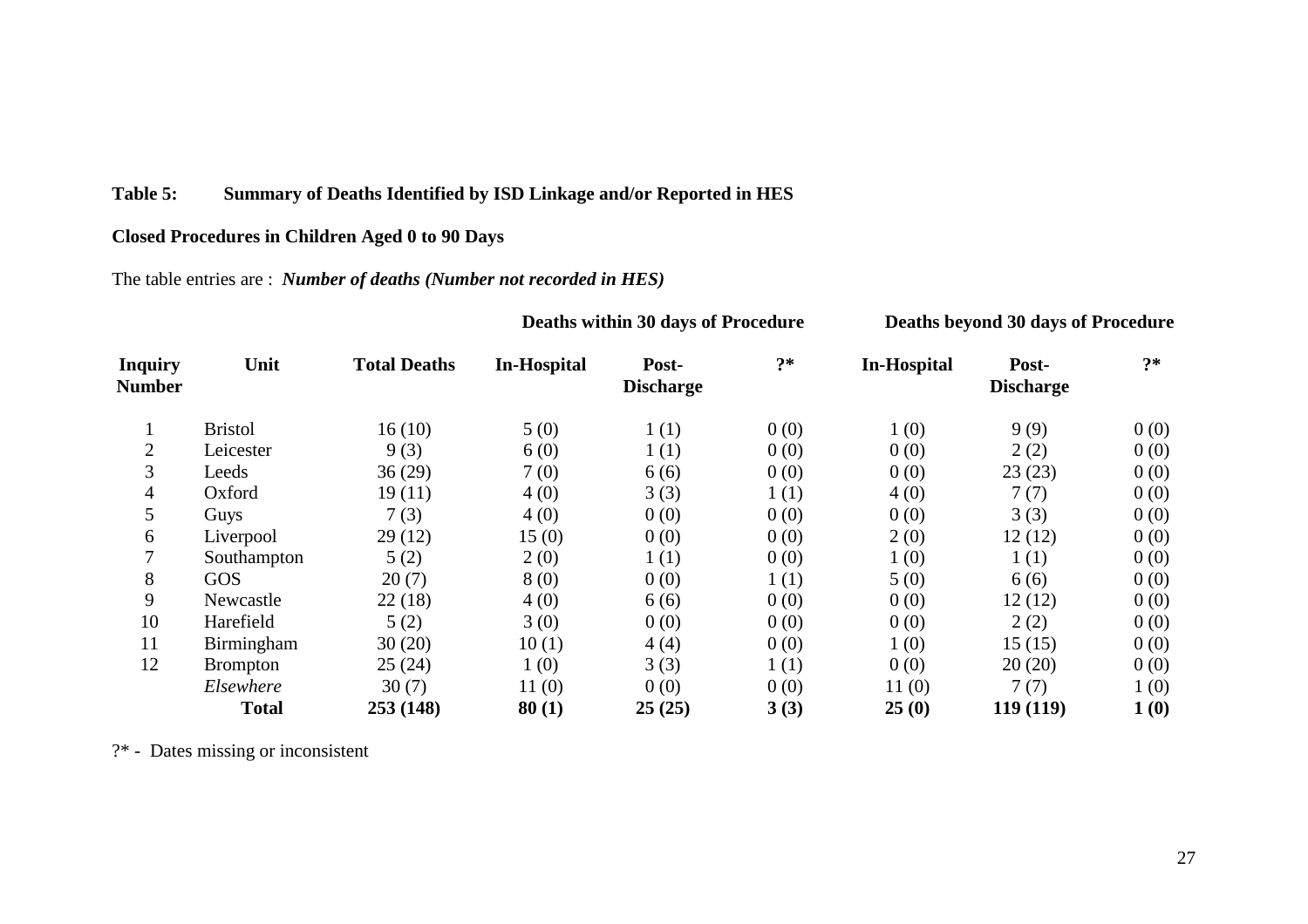## **Table 6: Summary of Deaths Identified by ISD Linkage and/or Reported in HES**

### **Closed Procedures in Children Aged 91 to 365 Days**

The table entries are : *Number of deaths (Number not recorded in HES)*

| <b>Inquiry</b><br><b>Number</b> | Unit              | <b>Total Deaths</b> | <b>In-Hospital</b> | Post-<br><b>Discharge</b> | $?*$ | <b>In-Hospital</b> | Post-<br><b>Discharge</b> | $2*$ |
|---------------------------------|-------------------|---------------------|--------------------|---------------------------|------|--------------------|---------------------------|------|
| $\mathbf{1}$                    | <b>Bristol</b>    | 6(4)                | 2(0)               | 0(0)                      | 0(0) | 0(0)               | 4(4)                      | 0(0) |
| $\overline{2}$                  | Leicester         | 6(5)                | 0(0)               | 2(1)                      | 0(0) | 0(0)               | 4(4)                      | 0(0) |
| 3                               | Leeds             | 7(5)                | 3(1)               | 1(1)                      | 0(0) | 0(0)               | 3(3)                      | 0(0) |
| 4                               | Oxford            | 3(2)                | 0(0)               | 0(0)                      | 0(0) | 0(0)               | 2(2)                      | 1(0) |
| 5                               | Guys              | 2(1)                | 1(0)               | 0(0)                      | 0(0) | 0(0)               | 1(1)                      | 0(0) |
| 6                               | Liverpool         | 4(2)                | 2(0)               | 0(0)                      | 0(0) | 0(0)               | 2(2)                      | 0(0) |
| 7                               | Southampton       | 1(1)                | 0(0)               | 0(0)                      | 0(0) | 0(0)               | 1(1)                      | 0(0) |
| 8                               | GOS               | 4(1)                | 3(0)               | 0(0)                      | 0(0) | 0(0)               | 1(1)                      | 0(0) |
| 9                               | Newcastle         | 0(0)                | 0(0)               | 0(0)                      | 0(0) | 0(0)               | 0(0)                      | 0(0) |
| 10                              | Harefield         | 2(0)                | 2(0)               | 0(0)                      | 0(0) | 0(0)               | 0(0)                      | 0(0) |
| 11                              | <b>Birmingham</b> | 3(1)                | 2(0)               | 0(0)                      | 0(0) | 0(0)               | 1(1)                      | 0(0) |
| 12                              | <b>Brompton</b>   | 10(6)               | 4(0)               | 2(2)                      | 0(0) | 0(0)               | 4(4)                      | 0(0) |
|                                 | Elsewhere         | 6(5)                | 1(0)               | 1(1)                      | 0(0) | 0(0)               | 4(4)                      | 0(0) |
|                                 | <b>Total</b>      | 54(33)              | 20(1)              | 6(5)                      | 0(0) | 0(0)               | 27(27)                    | 1(0) |

**Deaths within 30 days of Procedure Deaths beyond 30 days of Procedure**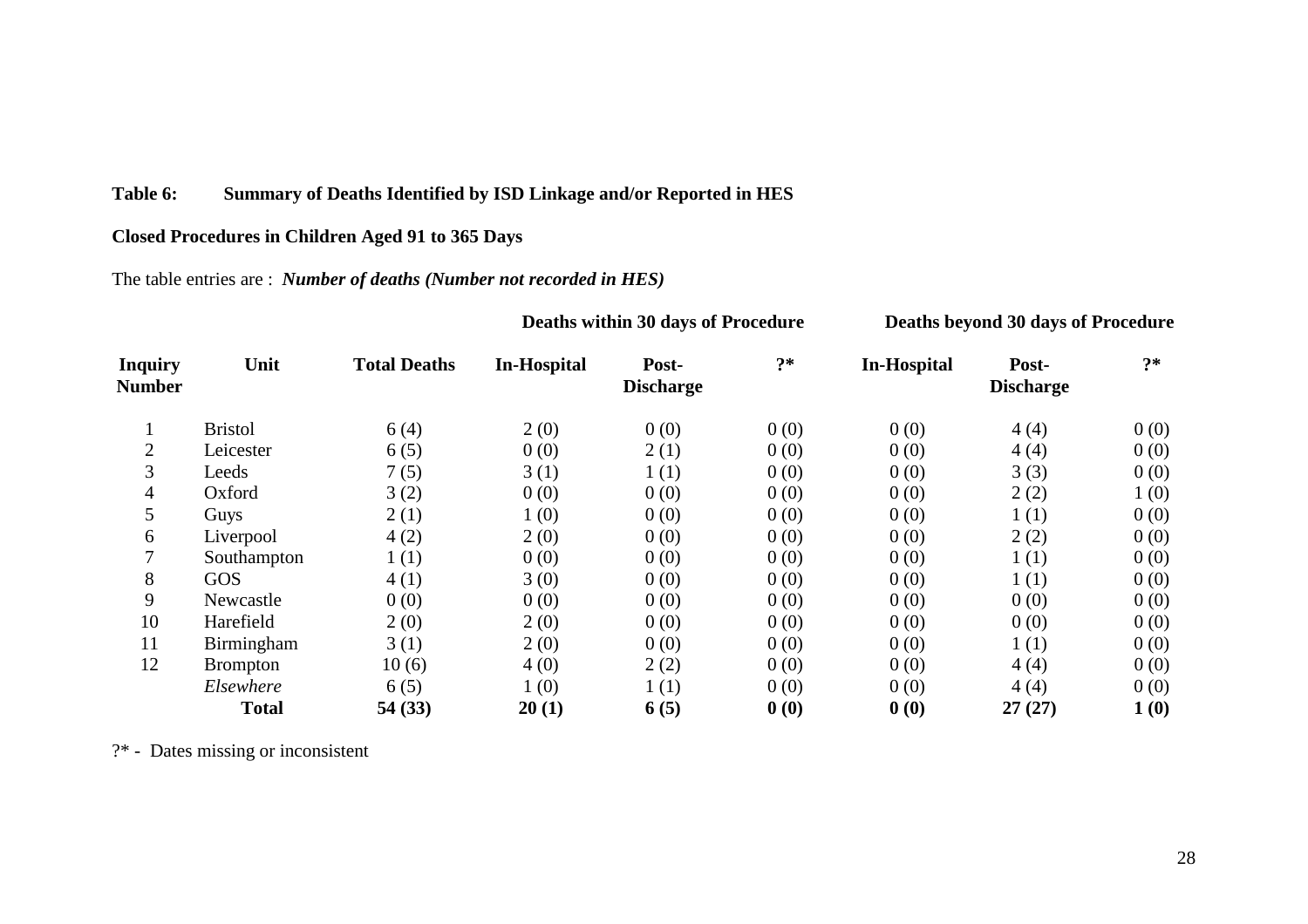### **Table 7: Summary of Deaths Identified by ISD Linkage and/or Reported in HES**

### **Closed Procedures in Children Aged over 365 Days**

The table entries are : *Number of deaths (Number not recorded in HES)*

| <b>Inquiry</b> | Unit              | <b>Total Deaths</b> | <b>In-Hospital</b> | Post-            | $?*$ | <b>In-Hospital</b> | Post-            | $?*$ |
|----------------|-------------------|---------------------|--------------------|------------------|------|--------------------|------------------|------|
| <b>Number</b>  |                   |                     |                    | <b>Discharge</b> |      |                    | <b>Discharge</b> |      |
| 1              | <b>Bristol</b>    | 6(6)                | 0(0)               | 0(0)             | 0(0) | 0(0)               | 6(6)             | 0(0) |
| $\overline{2}$ | Leicester         | 1(1)                | 0(0)               | 0(0)             | 0(0) | 0(0)               | 1(1)             | 0(0) |
| 3              | Leeds             | 4(4)                | 0(0)               | 1(1)             | 0(0) | 0(0)               | 3(3)             | 0(0) |
| 4              | Oxford            | 3(1)                | 2(0)               | 0(0)             | 0(0) | 0(0)               | 1(1)             | 0(0) |
| 5              | Guys              | 1(0)                | 1(0)               | 0(0)             | 0(0) | 0(0)               | 0(0)             | 0(0) |
| 6              | Liverpool         | 4(3)                | 0(0)               | 0(0)             | 0(0) | 1(0)               | 3(3)             | 0(0) |
| 7              | Southampton       | 2(1)                | 1(0)               | 0(0)             | 0(0) | 0(0)               | 1(1)             | 0(0) |
| 8              | GOS               | 5(5)                | 0(0)               | 0(0)             | 0(0) | 0(0)               | 5(5)             | 0(0) |
| 9              | Newcastle         | 5(2)                | 3(0)               | 0(0)             | 0(0) | 0(0)               | 2(2)             | 0(0) |
| 10             | Harefield         | 7(2)                | 5(0)               | 0(0)             | 0(0) | 0(0)               | 2(2)             | 0(0) |
| 11             | <b>Birmingham</b> | 9(6)                | 3(0)               | 1(1)             | 0(0) | 0(0)               | 5(5)             | 0(0) |
| 12             | <b>Brompton</b>   | 5(5)                | 0(0)               | 0(0)             | 0(0) | 0(0)               | 5(5)             | 0(0) |
|                | Elsewhere         | 10(3)               | 6(0)               | 0(0)             | 0(0) | 1(0)               | 3(3)             | 0(0) |
|                | <b>Total</b>      | 62(39)              | 21(0)              | 2(2)             | 0(0) | 2(0)               | 37(37)           | 0(0) |

**Deaths within 30 days of Procedure Deaths beyond 30 days of Procedure**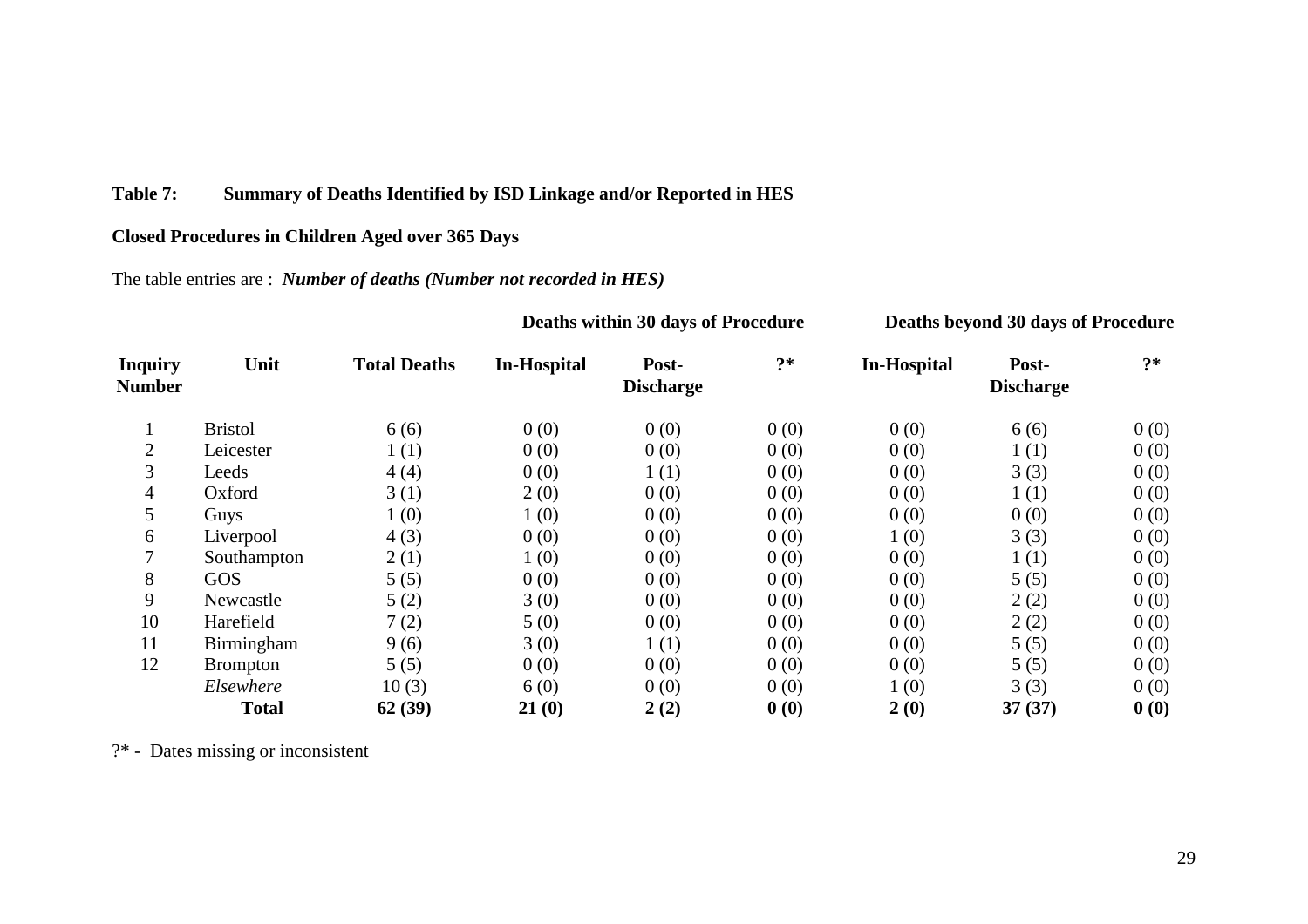### **Table 8: Summary of Deaths Identified by ISD Linkage and/or Reported in HES**

## **Open Procedures in Children Aged 0 to 90 Days**

The table entries are : *Number of deaths (Number not recorded in HES)*

|                          | Unit            |                     | Deaths within 30 days of Procedure |                           |       | Deaths beyond 30 days of Procedure |                           |      |
|--------------------------|-----------------|---------------------|------------------------------------|---------------------------|-------|------------------------------------|---------------------------|------|
| <b>Inquiry</b><br>Number |                 | <b>Total Deaths</b> | <b>In-Hospital</b>                 | Post-<br><b>Discharge</b> | $? *$ | <b>In-Hospital</b>                 | Post-<br><b>Discharge</b> | $2*$ |
| $\bf{I}$                 | <b>Bristol</b>  | 25(3)               | 19(0)                              | 2(0)                      | 3(2)  | 0(0)                               | 0(0)                      | 1(1) |
| $\overline{2}$           | Leicester       | 20(4)               | 16(0)                              | 0(0)                      | 0(0)  | 0(0)                               | 4(4)                      | 0(0) |
| 3                        | Leeds           | 31(12)              | 18(0)                              | 3(3)                      | 0(0)  | 1(0)                               | 9(9)                      | 0(0) |
| 4                        | Oxford          | 23(4)               | 19(2)                              | 0(0)                      | 0(0)  | 2(0)                               | 2(2)                      | 0(0) |
| 5                        | Guys            | 24(0)               | 17(0)                              | 0(0)                      | 2(0)  | 4(0)                               | 1(0)                      | 0(0) |
| 6                        | Liverpool       | 42(8)               | 31(1)                              | 1(1)                      | 0(0)  | 4(0)                               | 6(6)                      | 0(0) |
| 7                        | Southampton     | 21(4)               | 15(0)                              | 0(0)                      | 0(0)  | 1(0)                               | 5(4)                      | 0(0) |
| 8                        | <b>GOS</b>      | 46(8)               | 32(0)                              | 3(1)                      | 3(2)  | 3(0)                               | 3(3)                      | 2(2) |
| 9                        | Newcastle       | 25(4)               | 20(0)                              | 0(0)                      | 0(0)  | 1(0)                               | 4(4)                      | 0(0) |
| 10                       | Harefield       | 20(3)               | 13(0)                              | 1(0)                      | 0(0)  | 3(0)                               | 3(3)                      | 0(0) |
| 11                       | Birmingham      | 59 $(9)$            | 42(1)                              | 1(0)                      | 3(0)  | 5(0)                               | 8(8)                      | 0(0) |
| 12                       | <b>Brompton</b> | 30(5)               | 23(0)                              | 2(1)                      | 0(0)  | 1(0)                               | 4(4)                      | 0(0) |
|                          | Elsewhere       | 4(2)                | 1(0)                               | 0(0)                      | 0(0)  | 1(0)                               | 2(2)                      | 0(0) |
|                          | <b>Total</b>    | 370 (66)            | 266(4)                             | 13(6)                     | 11(4) | 26(0)                              | 51(49)                    | 3(3) |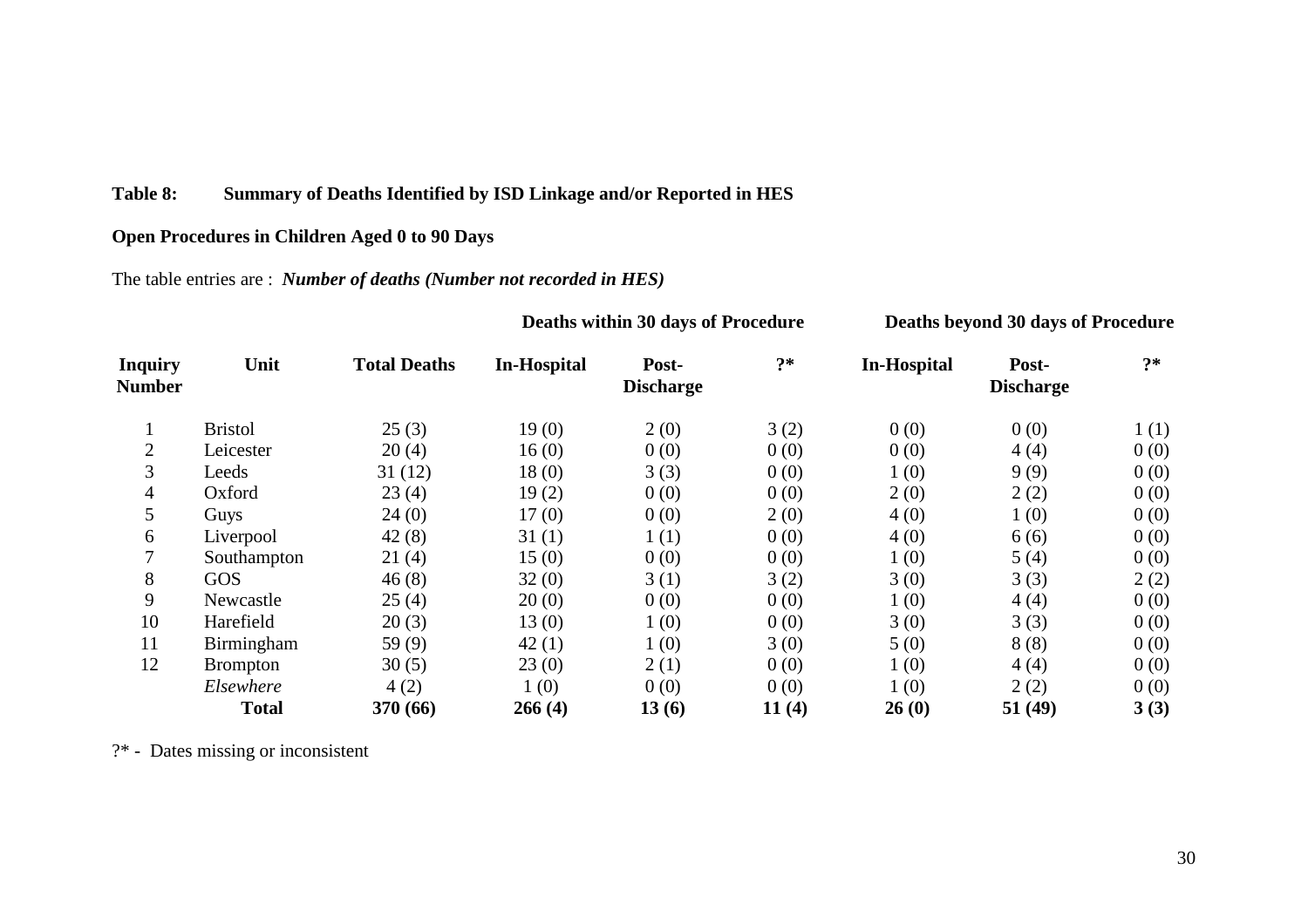## **Table 9: Summary of Deaths Identified by ISD Linkage and/or Reported in HES**

## **Open Procedures in Children Aged 91 to 365 Days**

The table entries are : *Number of deaths (Number not recorded in HES)*

| <b>Inquiry</b><br><b>Number</b> | Unit            | <b>Total Deaths</b> | <b>In-Hospital</b> | Post-<br><b>Discharge</b> | $? *$ | <b>In-Hospital</b> | Post-<br><b>Discharge</b> | $?*$ |  |  |
|---------------------------------|-----------------|---------------------|--------------------|---------------------------|-------|--------------------|---------------------------|------|--|--|
|                                 |                 |                     |                    |                           |       |                    |                           |      |  |  |
|                                 | <b>Bristol</b>  | 26(6)               | 18(0)              | 0(0)                      | 1(0)  | 1(0)               | 4(4)                      | 2(2) |  |  |
| $\overline{2}$                  | Leicester       | 9(0)                | 9(0)               | 0(0)                      | 0(0)  | 0(0)               | 0(0)                      | 0(0) |  |  |
| 3                               | Leeds           | 13(5)               | 6(0)               | 0(0)                      | 0(0)  | 2(0)               | 5(5)                      | 0(0) |  |  |
| $\overline{4}$                  | Oxford          | 7(1)                | 5(0)               | 0(0)                      | 0(0)  | 1(0)               | 1(1)                      | 0(0) |  |  |
| 5                               | Guys            | 7(1)                | 5(0)               | 0(0)                      | 0(0)  | 1(0)               | 1(1)                      | 0(0) |  |  |
| 6                               | Liverpool       | 24(12)              | 11(0)              | 0(0)                      | 0(0)  | 1(0)               | 12(12)                    | 0(0) |  |  |
| $\overline{7}$                  | Southampton     | 9(4)                | 5(0)               | 0(0)                      | 0(0)  | 0(0)               | 4(4)                      | 0(0) |  |  |
| 8                               | GOS             | 31(13)              | 16(0)              | 0(0)                      | 5(4)  | 1(0)               | 9(9)                      | 0(0) |  |  |
| 9                               | Newcastle       | 10(3)               | 5(0)               | 0(0)                      | 0(0)  | 2(0)               | 3(3)                      | 0(0) |  |  |
| 10                              | Harefield       | 20(7)               | 11(0)              | 2(2)                      | 0(0)  | 2(0)               | 5(5)                      | 0(0) |  |  |
| 11                              | Birmingham      | 20(8)               | 10(0)              | 1(1)                      | 0(0)  | 2(0)               | 7(7)                      | 0(0) |  |  |
| 12                              | <b>Brompton</b> | 12(5)               | 7(0)               | 0(0)                      | 0(0)  | 0(0)               | 5(5)                      | 0(0) |  |  |
|                                 | Elsewhere       | 3(3)                | 0(0)               | 0(0)                      | 0(0)  | 0(0)               | 3(3)                      | 0(0) |  |  |
|                                 | <b>Total</b>    | 191 (68)            | 108(0)             | 3(3)                      | 6(4)  | 13(0)              | 59(59)                    | 2(2) |  |  |

**Deaths within 30 days of Procedure Deaths beyond 30 days of Procedure**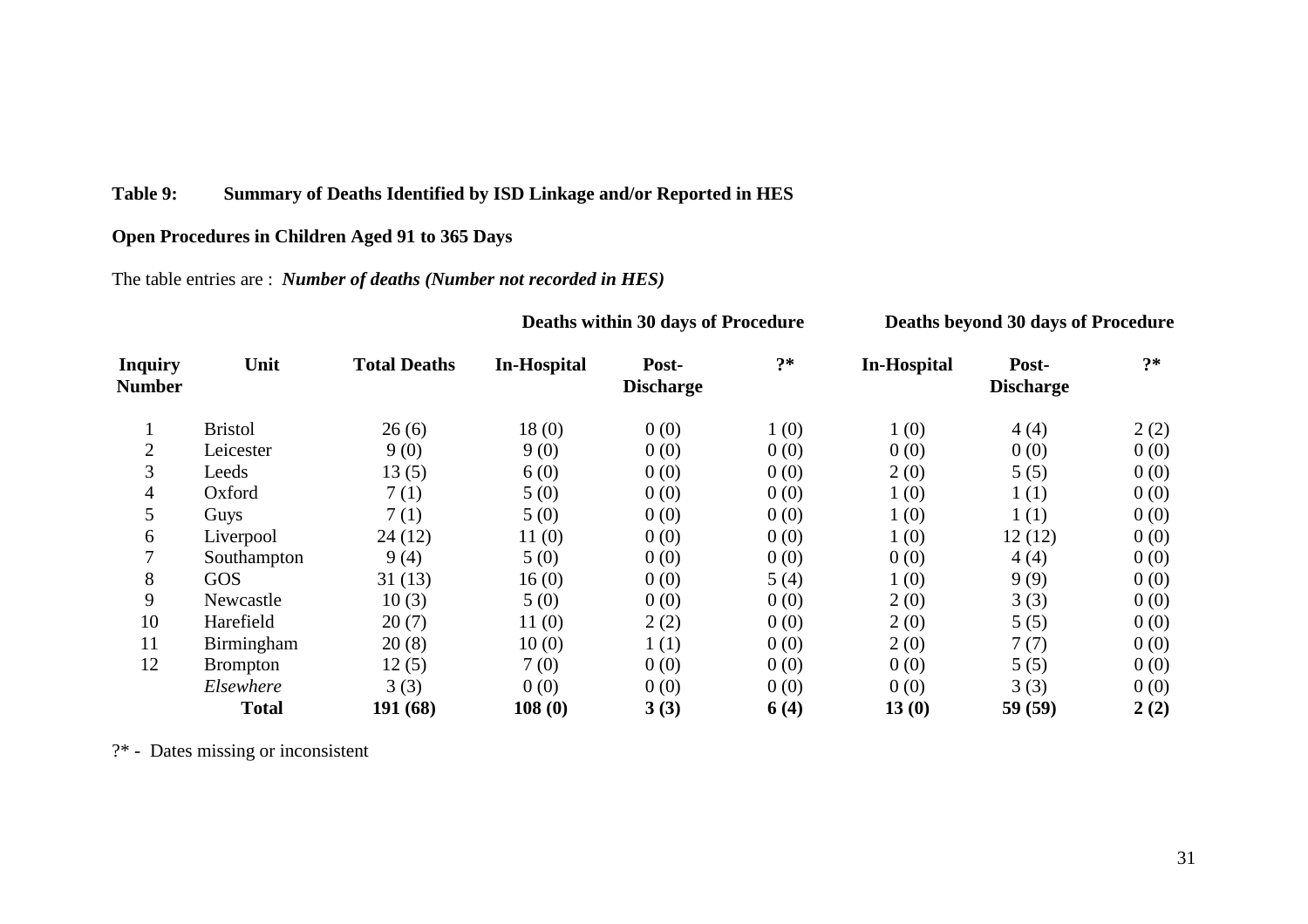## **Table 10: Summary of Deaths Identified by ISD Linkage and/or Reported in HES**

## **Open Procedures in Children Aged over 365 Days**

## The table entries are : *Number of deaths (Number not recorded in HES)*

| <b>Inquiry</b><br><b>Number</b> | Unit            | <b>Total Deaths</b> | <b>In-Hospital</b> | Post-<br><b>Discharge</b> | $?*$ | <b>In-Hospital</b> | Post-<br><b>Discharge</b> | $?*$ |
|---------------------------------|-----------------|---------------------|--------------------|---------------------------|------|--------------------|---------------------------|------|
|                                 |                 |                     |                    |                           |      |                    |                           |      |
|                                 | <b>Bristol</b>  | 27(4)               | 17(0)              | 2(0)                      | 2(0) | 2(0)               | 4(4)                      | 0(0) |
| $\overline{2}$                  | Leicester       | 9(4)                | 5(0)               | 1(1)                      | 0(0) | 0(0)               | 3(3)                      | 0(0) |
| 3                               | Leeds           | 30(8)               | 18(0)              | 2(1)                      | 1(0) | 2(0)               | 7(7)                      | 0(0) |
| $\overline{4}$                  | Oxford          | 13(6)               | 5(0)               | 0(0)                      | 1(0) | 1(0)               | 6(6)                      | 0(0) |
| 5                               | Guys            | 15(5)               | 10(0)              | 2(2)                      | 0(0) | 0(0)               | 3(3)                      | 0(0) |
| 6                               | Liverpool       | 39(12)              | 25(0)              | 2(1)                      | 1(0) | 0(0)               | 11(11)                    | 0(0) |
| $\overline{7}$                  | Southampton     | 12(5)               | 6(0)               | 0(0)                      | 0(0) | 1(0)               | 5(5)                      | 0(0) |
| 8                               | <b>GOS</b>      | 50(14)              | 32(0)              | 2(2)                      | 1(1) | 4(0)               | 10(10)                    | 1(1) |
| 9                               | Newcastle       | 17(3)               | 13(0)              | 0(0)                      | 1(0) | 0(0)               | 3(3)                      | 0(0) |
| 10                              | Harefield       | 38(3)               | 33(0)              | 2(0)                      | 0(0) | 0(0)               | 3(3)                      | 0(0) |
| 11                              | Birmingham      | 22(8)               | 14(0)              | 0(0)                      | 0(0) | 0(0)               | 8(8)                      | 0(0) |
| 12                              | <b>Brompton</b> | 37(9)               | 24(0)              | 2(1)                      | 0(0) | 3(0)               | 8(8)                      | 0(0) |
|                                 | Elsewhere       | 3(2)                | 1(0)               | 0(0)                      | 0(0) | 0(0)               | 2(2)                      | 0(0) |
|                                 | <b>Total</b>    | 312(83)             | 203(0)             | 15(8)                     | 7(1) | 13(0)              | 73(73)                    | 1(1) |

**Deaths within 30 days of Procedure Deaths beyond 30 days of Procedure**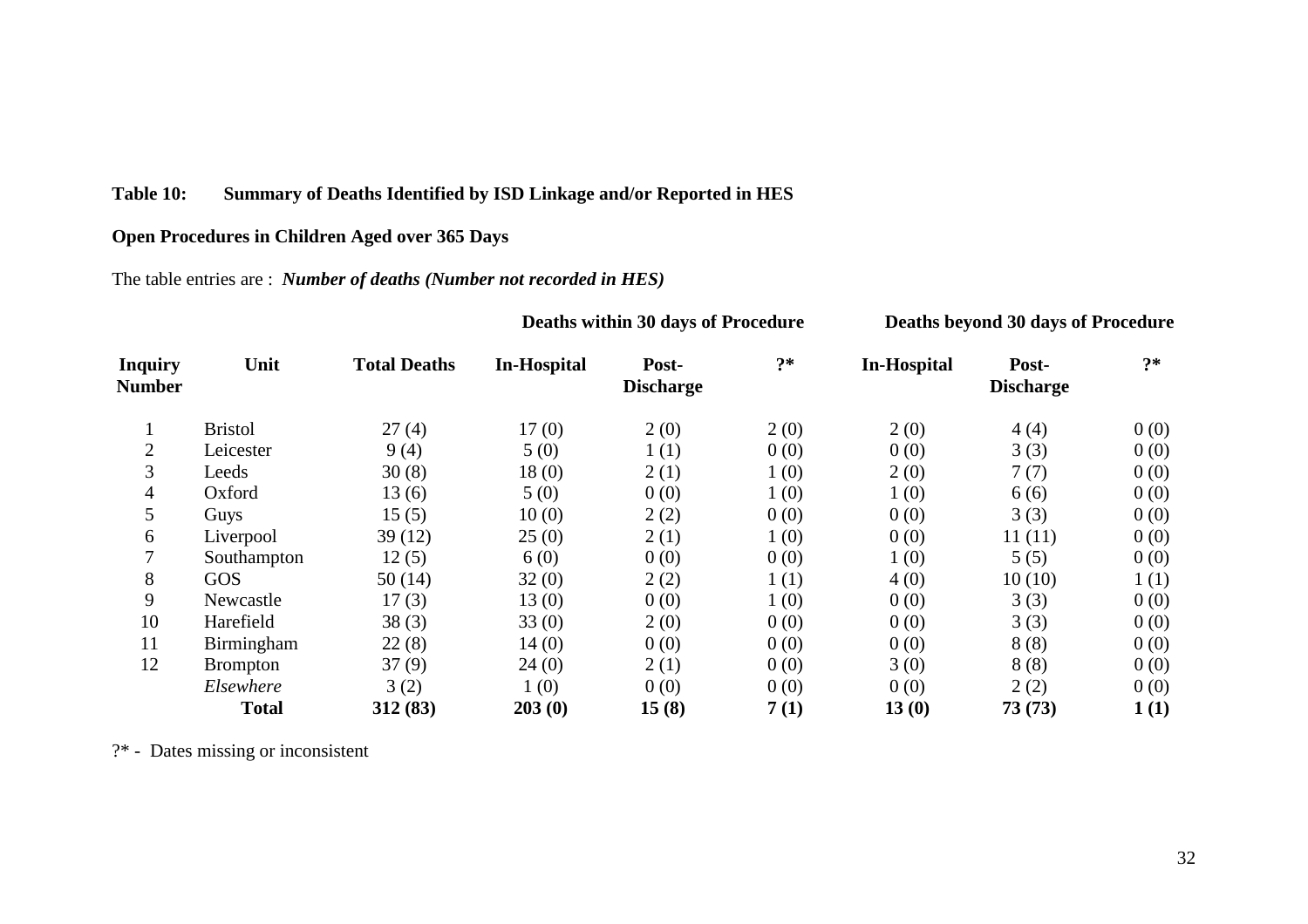|                                 |                 | <b>All Cases</b> |                | <b>Open Procedures in Children</b><br><b>Aged under One Year</b> |                |  |
|---------------------------------|-----------------|------------------|----------------|------------------------------------------------------------------|----------------|--|
| <b>Inquiry</b><br><b>Number</b> | Unit            | 'Missed' Deaths* | <b>Percent</b> | 'Missed' Deaths*                                                 | <b>Percent</b> |  |
| 1                               | <b>Bristol</b>  | 3/74             | 4%             | 2/43                                                             | 5%             |  |
| $\overline{2}$                  | Leicester       | 3/41             | 7%             | 0/25                                                             | 0%             |  |
| 3                               | Leeds           | 13/67            | 19%            | 3/27                                                             | 11%            |  |
| 4                               | Oxford          | 6/40             | 15%            | 2/24                                                             | 8%             |  |
| 5                               | Guys            | 2/42             | 5%             | 0/24                                                             | 0%             |  |
| 6                               | Liverpool       | 3/91             | 3%             | 2/43                                                             | 5%             |  |
| 7                               | Southampton     | 1/32             | 3%             | 0/20                                                             | 0%             |  |
| 8                               | GOS             | 12/108           | 11%            | 7/59                                                             | 12%            |  |
| 9                               | Newcastle       | 6/54             | 11%            | 0/25                                                             | 0%             |  |
| 10                              | Harefield       | 2/73             | 3%             | 2/27                                                             | 7%             |  |
| 11                              | Birmingham      | 8/91             | 9%             | 2/57                                                             | 4%             |  |
| 12                              | <b>Brompton</b> | 8/72             | 11%            | 1/32                                                             | 3%             |  |
|                                 | Elsewhere       | 1/21             | 5%             | 0/1                                                              | 0%             |  |
|                                 | <b>Total</b>    | 68/806           | 8.4%           | 21/407                                                           | 5.2%           |  |

# **Table 11: Deaths Identified by ISD Linkage within 30 days of Procedure but NOT Captured by HES**

\* 'Missed' in inverted commas since HES is not designed to capture 30-day mortality